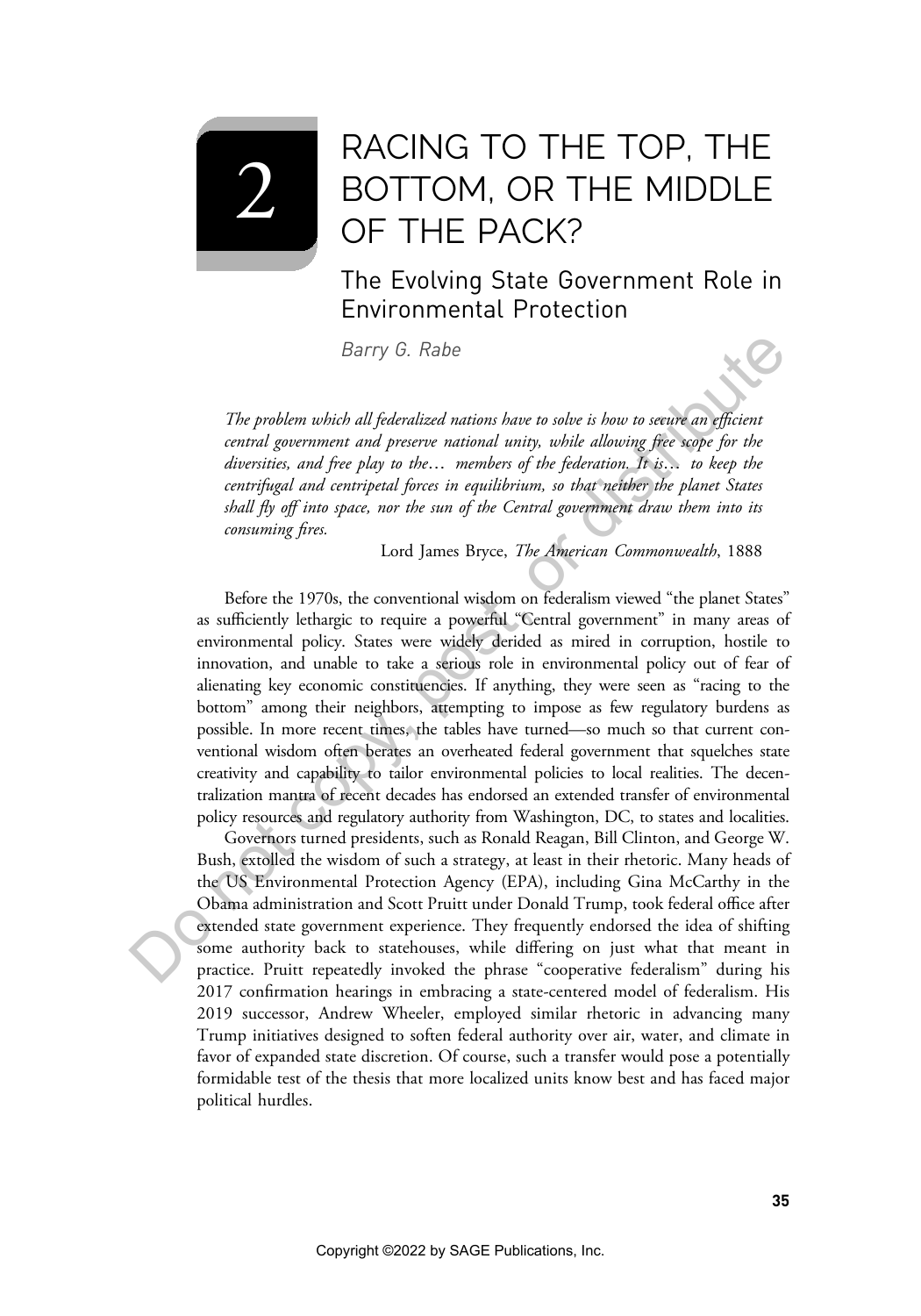What accounts for this sea change in our understanding of the role of states in environmental policy? How have states evolved in recent decades, and what types of functions do they assume most comfortably and effectively? Despite state resurgence, are there areas in which states fall short? How did states respond to efforts by the Trump administration to reduce federal engagement and shift many environmental protection responsibilities to them? Looking ahead, should regulatory authority devolve to the states, or are there better ways to sort out federal and state responsibilities?

This chapter addresses these questions, examining evidence of state performance in environmental policy. It provides both an overview of state evolution and a set of brief case studies that explore state strengths and limitations. These state-specific accounts are interwoven with assessments of the federal government's role, for good or ill, in the development of state environmental policy. Indeed, as political scientist John Kincaid has noted in a sophisticated analysis of power shifting between federal and state governments since the founding of the Republic, federal environmental policy powers have expanded markedly since 1970 and yet the American system remains quite balanced between federal and state authority.<sup>1</sup> In order to be truly effective, US environmental policy often needs to reflect constructive engagement across state and federal levels rather than acrimony.

# THE STATES AS THE "NEW HEROES" OF AMERICAN FEDERALISM

Policy analysts are generally most adept at analyzing institutional foibles and policy failures. Indeed, much of the literature on environmental policy follows this pattern, with criticism particularly voluminous and potent when directed toward federal efforts in this area. By contrast, states have received much more favorable treatment. Many influential books and reports on state government and federalism portray states as dynamic and effective. Environmental policy is often depicted as a prime example of this general pattern of state performance. Some analysts routinely characterize states as the "new heroes" of American federalism, as having long since eclipsed a doddering federal government. According to this line of argument, states are consistently at the cutting edge of policy innovation, eager to find creative solutions to environmental problems, and "racing to the top" with a goal of national preeminence in the field. When the states fall short, an overzealous federal partner is often said to be at fault. environmental policy. It provides both an overlow of state evolution and as et of birel policy. In evolution and set of birel agreement's ode, for good or ill, in the full constrained designed anomaly only the full comple

Such assertions have considerable empirical support. The vast majority of state governments have undergone fundamental changes since the first Earth Day in 1970. Many states have drafted new constitutions and gained access to unprecedented revenues through expanded taxing powers. These state powers have been further refined and expanded through highly active constitutional amendment processes.<sup>2</sup> In turn, many state bureaucracies have grown and become more professionalized, as have staff serving governors and legislatures. Expanded policy engagement was further stimulated by increasingly competitive two-party systems in many regions between 1980 and 2010, intensifying pressure on elected officials to deliver desired services. Heightened use of direct democracy provisions, such as the initiative and referendum, and increasing activism by state courts and coalitions of elected state attorneys general create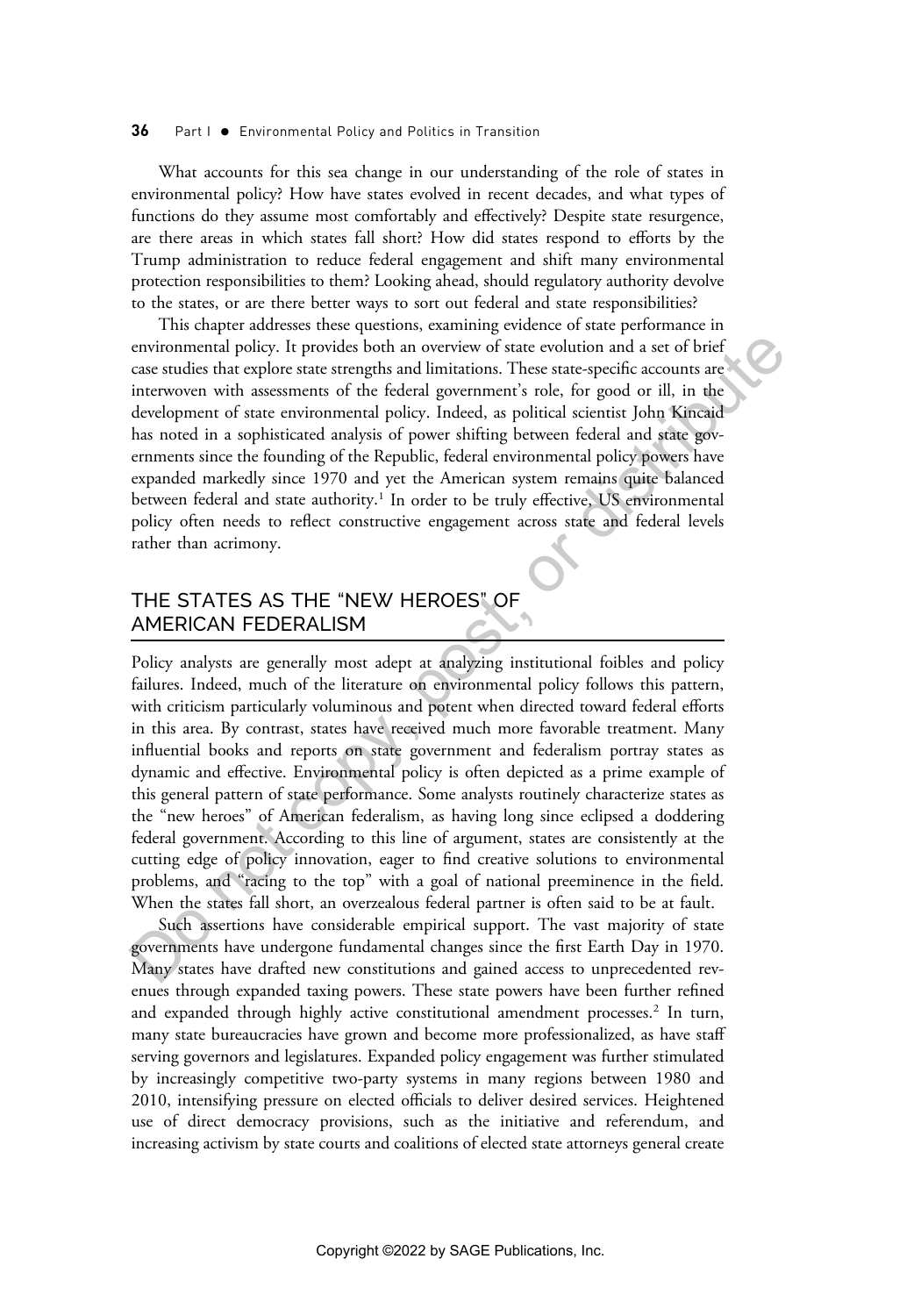alternative routes for policy adoption. On the whole in recent decades, public opinion data have consistently found that citizens have a considerably higher degree of "trust and confidence" in the public services and regulations dispensed from their state capitals than those generated from Washington. This pattern was evident during 2020 when governors received far higher marks than President Trump in their ability to address the profound challenges of the COVID-19 crisis. These factors have converged to expand state capacity and commitment to environmental protection.

This transformed state role is evident in virtually every area of environmental policy. States directly regulate approximately 20 percent of the total US economy, including many areas in which environmental concerns come into play.3 States operate more than 90 percent of all federal environmental programs that can be delegated to them. Collectively, they approach that high level of engagement in the issuance of all environmental permits and the implementation of all environmental enforcement actions. Despite this expanded role, federal financial support to states in the form of grants to fund environmental protection efforts has generally declined since the early 1980s and plunged further during the Trump presidency. This increasingly forces states to find ways to fund most of their operations even as many face significant fiscal strains and face constitutional limits on their ability to run deficits.

Many areas of environmental policy remain clearly dominated by states, including most aspects of waste management, groundwater protection, land use management, transportation, energy production, and electricity regulation. This state-centric role is also reflected in rapidly emerging areas, such as environmental risks to air, water, and land linked to dramatic expansion in the exploration of shale gas and oil via hydraulic fracturing ("fracking") techniques. In many instances, state action represents "compensatory federalism," whereby Washington proves "hesitant, uncertain, distracted, and in disagreement about what to do," and states respond with a "step into the breach."<sup>4</sup> Even in policy areas with an established federal imprint, such as air and water quality, states often have considerable latitude to oversee implementation and move beyond federal standards if they so choose. In air quality alone, more than a dozen states routinely adopt policies to either exceed federal standards or fill federal regulatory gaps, often setting models for national consideration. Political scientists Christopher McGrory Klyza and David Sousa confirm that "the greater flexibility of state government can yield policy innovation, opening the way to the next generation of environmental policy."<sup>5</sup> policy. Sears directly regulates approximately 2.0 percent of the total US congrapy<br>momentum concentary and more consider a momentum concentarions, the momentum<br>momentum collectrocy, they approach that high level of engage

That flexibility and commitment are further reflected in the institutional arrangements established by states to address environmental problems. Many states maintain comprehensive agencies that gather most environmental responsibilities under a single organizational umbrella. These agencies have sweeping, cross-programmatic responsibilities and some take the lead on emerging issues such as climate change. In turn, many states have continued to experiment with new organizational arrangements to meet evolving challenges, including the use of informal networks, special task forces, and interstate compacts to facilitate cooperation among various departments and agencies.<sup>6</sup>

This expanded state commitment to environmental policy may be accelerated, not only by the broader factors introduced above but also by features somewhat unique to this policy area. First, many scholars contend that broad public support for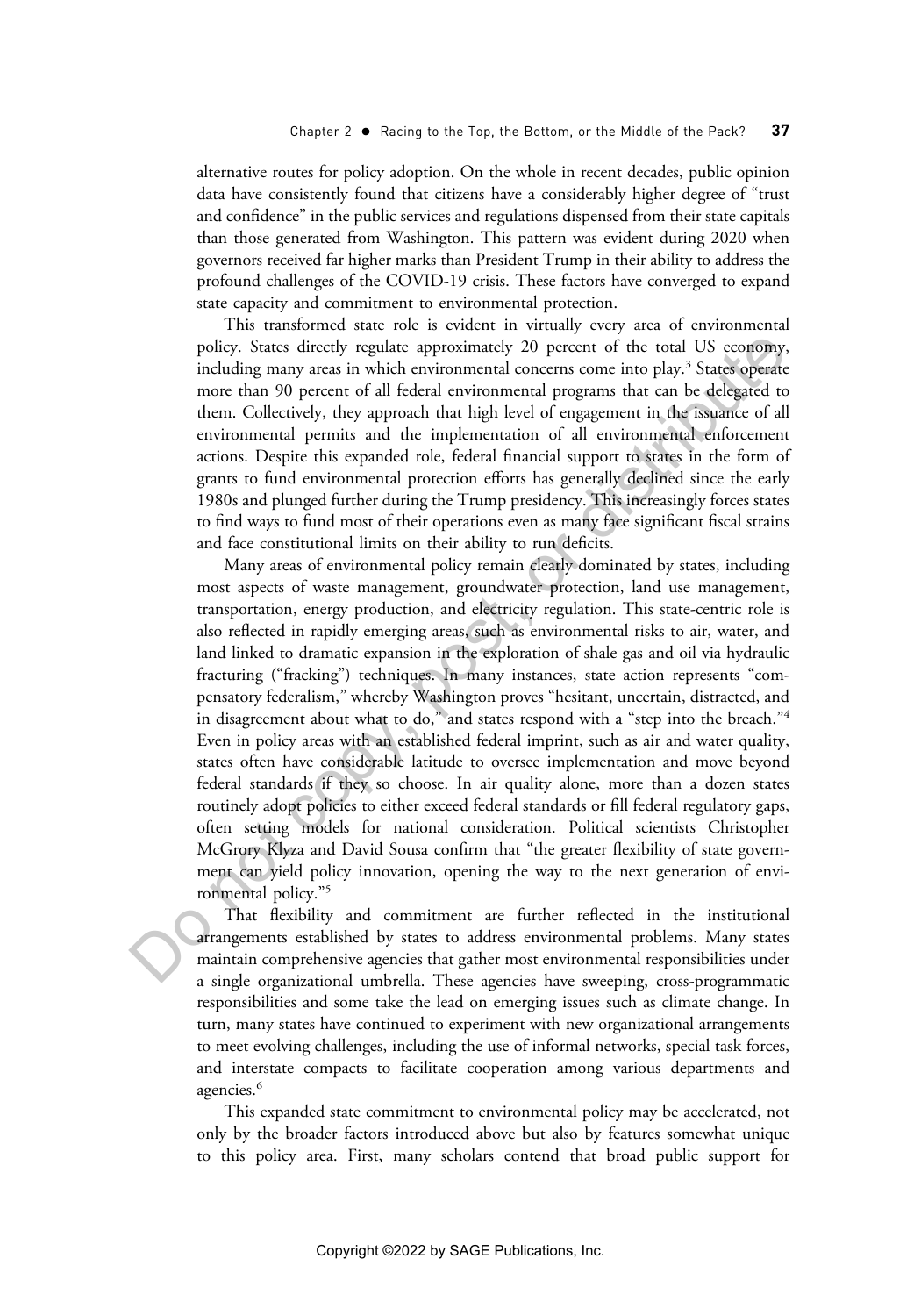environmental protection provides considerable impetus for more decentralized policy development tailored to salient local concerns. Such "civic environmentalism" stimulates numerous state and local stakeholders to take creative collective action independent of federal intervention. As opposed to top-down controls, game-theoretic analyses of efforts to protect so-called common-pool resources, such as river basins and forests, side decisively with local or regional approaches to resource protection. Much of the leading scholarly work of the late Elinor Ostrom, who in 2009 became the first political scientist to win the Nobel Prize in economics, actively embraced "bottom-up" or "polyarchic" environmental governance, including possible climate change applications.7

Second, the proliferation of environmental policy professionals in state agencies and legislative staff roles has created a sizable base of talent and ideas for state-level policy innovation. Contrary to conventional depictions of agency officials as shackled by elected "principals," an alternative view finds considerable policy innovation or "entrepreneurship" in state policymaking circles. This pattern is especially evident in environmental policy because numerous areas of specialization place a premium on expert ideas and allow for considerable innovation within agencies.<sup>8</sup> Recent scholarly work on state environmental agency performance gives generally high marks to officials for professionalism, constructive problem-solving, and increasing emphasis on improving environmental outcomes, albeit with considerable state-to-state variation.<sup>9</sup> Networks of state professionals, working in similar capacities but across jurisdictional boundaries, have become increasingly influential in recent decades. These networks facilitate information exchange, foster the diffusion of innovation, and pool resources to pursue joint initiatives. Such multistate groups as the Environmental Council of the States, the National Association of Clean Air Agencies, and the National Association of State Energy Officials also band together to influence the design of subsequent federal policies, seeking either latitude for expanded state experimentation or federal emulation of state "best practices." Other entities, such as the Northeast States for Coordinated Air Use Management, the Great Lakes Commission, and the Pacific Coast Collaborative, represent state interests in certain regions. or "polyethic" environmental governance, including possible climate change of "polyethocids)" Second the problem content of environmental policy professionals in state agents are also beginning to the professional and the

Third, environmental policy in many states is stimulated by direct democracy, unlike the federal level, through initiatives, referendums, and the recall of elected officials. In every state except Delaware, state constitutional amendments must be approved by voters via referendum. Thirty-one states and Washington, DC, also have some form of direct democracy for approving legislation, representing well over half the US population. Use of this policy tool has grown at an exponential rate to consider a wide array of state environmental policy options, including nuclear plant closure, disclosure of commercial product toxicity, and public land acquisition. In 2016 and 2018, Washington voters decisively rejected proposals to establish the first tax in the United States on carbon dioxide emissions, a policy already in place in parts of Canada and Europe, prompting Governor Jay Inslee to pursue other paths to climate policy. In prior years, however, Washington voters approved a ballot proposition requiring a steady increase in the amount of electricity derived from renewable sources, as was the case in Colorado and Missouri. Western states have generally made the greatest use of these provisions on environmental issues, particularly Oregon, California, and Colorado. In 2020, voters considered a wide range of environmental ballot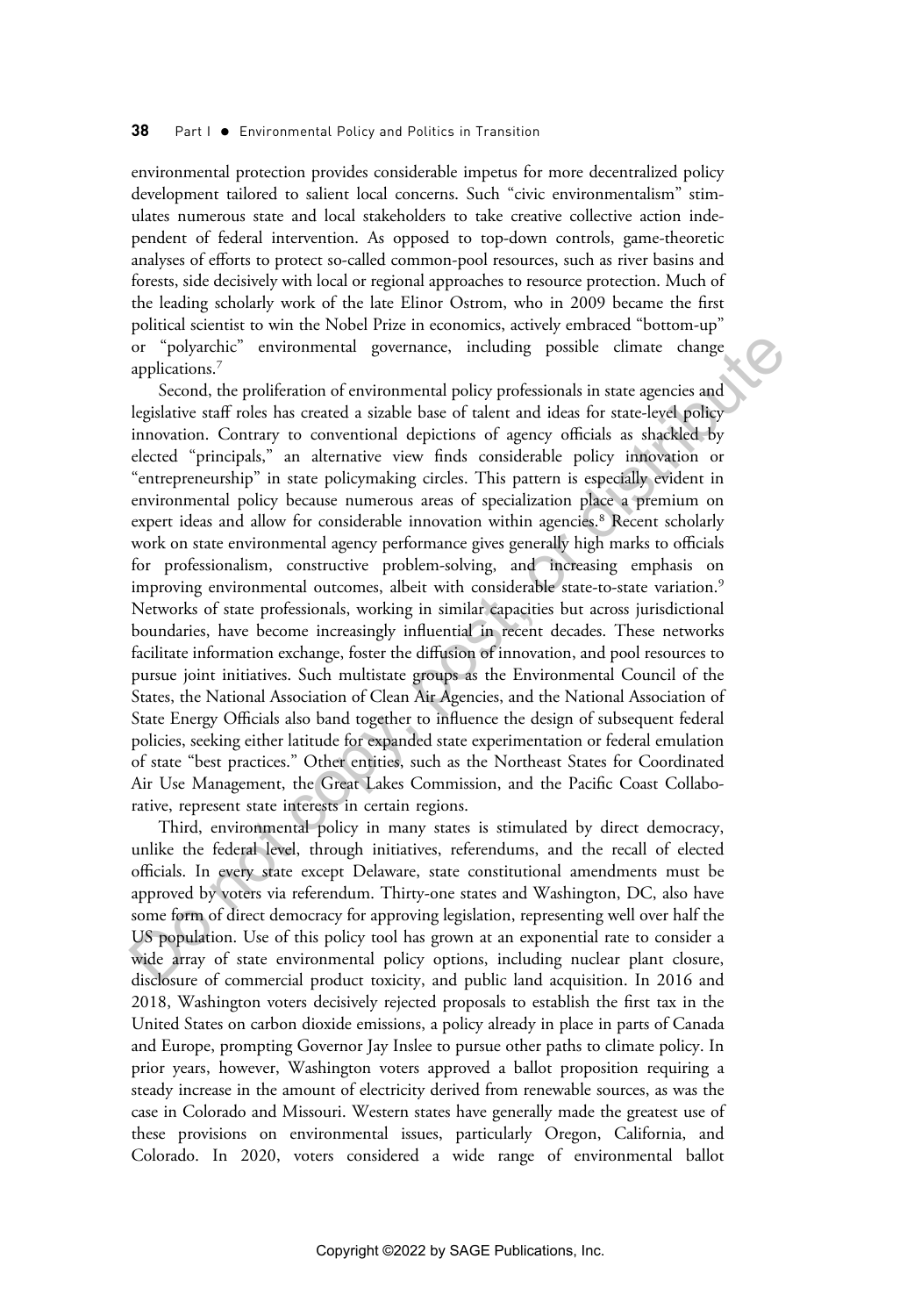propositions, including far-reaching expansion in Missouri and Nevada of earlier renewable energy policies, an Oregon proposal to heighten water protection from logging and pesticides, and a Colorado proposal to reintroduce the gray wolf to wildlife areas.

# THE CUTTING EDGE OF POLICY: CASES OF STATE INNOVATION

The convergence of these various political forces has unleashed substantial new environmental policy at the state level. Various researchers have attempted to analyze some of this activity through ranking schemes that determine which states are most active and innovative, often tracking how policy ideas then diffuse across states. Such studies consistently conclude that certain states tend to take the lead in most areas of policy innovation, followed by an often uneven pattern of innovation diffusion across state and regional boundaries.10 For example, the American Council for an Energy-Efficient Economy produces annual rankings of states on the basis of their adoption rates for a range of policies that offer environmental protection through more efficient energy use. In 2019, its researchers found that Massachusetts retained the top ranking for the ninth straight year, followed by California and other states located primarily on the East and West coasts. Maryland registered the biggest advances of any state from 2018, while Hawaii also made major strides. Minnesota maintained the highest ranking among Midwestern states, Colorado led Mountain West states, and Florida received top rating in the Southeast. Kansas, Louisiana, and North and South Dakota ranked at the very bottom.<sup>11</sup> The convergence of these various political forces has unleaded substantial new grot-<br>conventional policy at the such level. V-sions tosser-dress lowe atterpred to analogo smin<br>movies, definited and the such states are mod

Additional analyses have attempted to examine which economic and political factors are most likely to influence the rigor of state policy or the level of resources devoted to it.12 An important but less examined question concerns the relationships between environmental policy and both environmental quality and economic growth. Policy scholars Daniel Fiorino and Riordan Frost have created an "eco-efficiency index" that looks across multiple areas of environmental protection over time, ranking states according to the "stress on health and ecology required to generate a given unit of income."<sup>13</sup> These rankings generally parallel earlier studies that track rates of policy innovation and adoption, with higher scores reflecting greater eco-efficiency (see Table 2.1). In turn, a more established body of research suggests that a number of state innovations offer promising alternatives to prevailing approaches, often representing a direct response to local environmental crises and revealing shortcomings in existing policy design. Brief case studies that follow indicate the breadth and potential effectiveness of state innovation.

## Anticipating Environmental Challenges

One of the greatest challenges facing US environmental policy is the need to shift from a pollution control mode that reacts after damage has occurred to one that anticipates potential problems and attempts to prevent or minimize them. Some states have launched serious planning processes in recent decades, attempting to pursue preventative strategies in an increasingly systematic and effective way. All fifty states have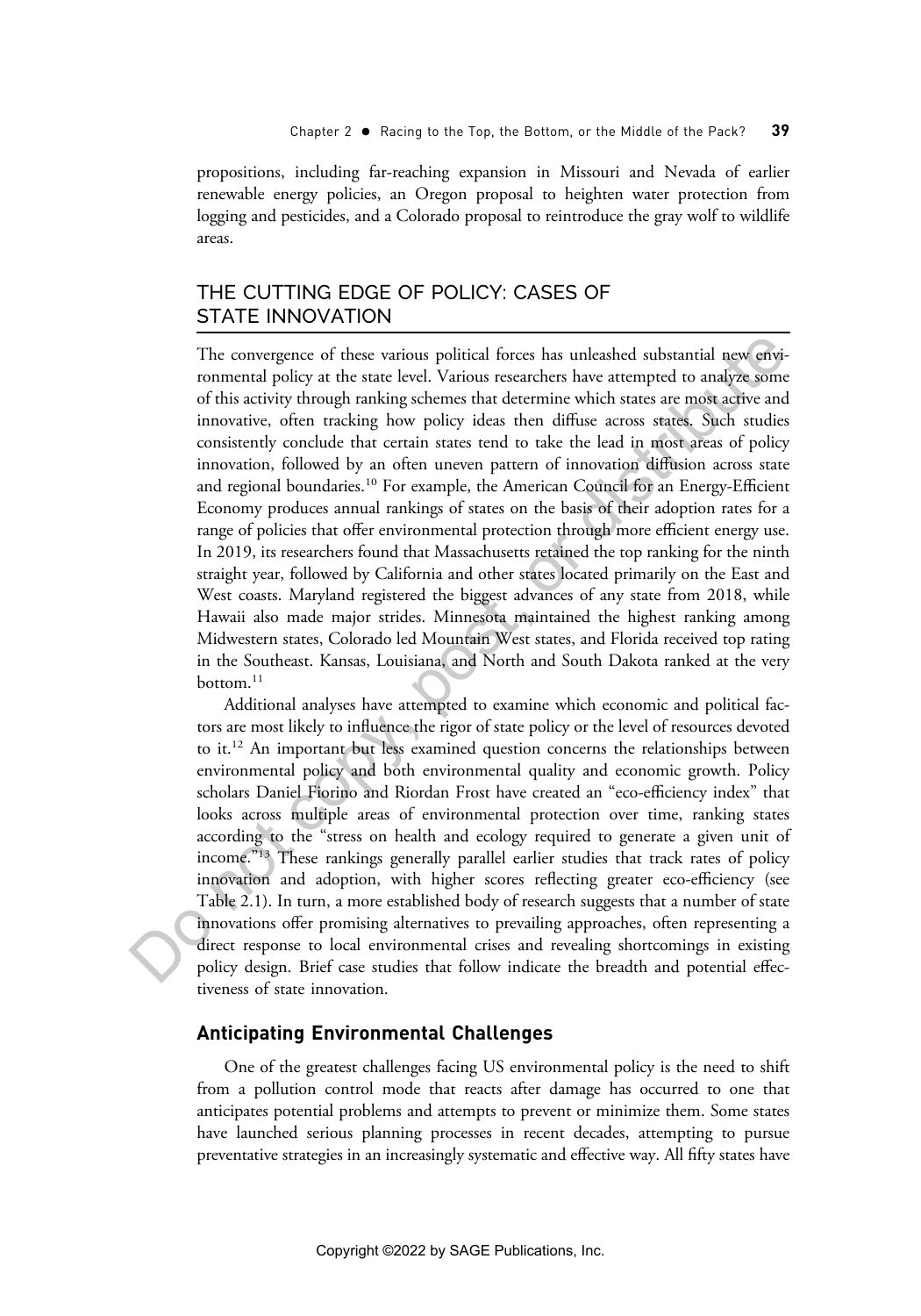| State Air, Climate, and Energy (ACE) Index<br>TABLE 2.1 |                                         |                |                                         |
|---------------------------------------------------------|-----------------------------------------|----------------|-----------------------------------------|
| <b>State</b>                                            | <b>Weighted Overall</b><br><b>Score</b> | <b>State</b>   | <b>Weighted Overall</b><br><b>Score</b> |
| New Jersey                                              | 47.04                                   | Georgia        | 9.60                                    |
| California                                              | 41.36                                   | Minnesota      | 9.34                                    |
| Connecticut                                             | 36.17                                   | Utah           | 9.16                                    |
| New York                                                | 36.03                                   | Texas          | 8.84                                    |
| Rhode Island                                            | 30.49                                   | Arizona        | 8.54                                    |
| Massachusetts                                           | 28.81                                   | South Carolina | 8.31                                    |
| Delaware                                                | 26.57                                   | Indiana        | 7.00                                    |
| Maryland                                                | 26.18                                   | lowa           | 6.70                                    |
| Washington                                              | 17.86                                   | Idaho          | 6.63                                    |
| Virginia                                                | 17.36                                   | Missouri       | 6.56                                    |
| New Hampshire                                           | 16.91                                   | Nebraska       | 6.44                                    |
| Hawaii                                                  | 16.71                                   | Kentucky       | 6.15                                    |
| North Carolina                                          | 15.15                                   | South Dakota   | 5.61                                    |
| Pennsylvania                                            | 14.56                                   | Alabama        | 5.03                                    |
| <b>Illinois</b>                                         | 13.55                                   | Kansas         | 4.93                                    |
| Florida                                                 | 13.10                                   | West Virginia  | 4.82                                    |
| Vermont                                                 | 12.99                                   | Oklahoma       | 4.60                                    |
| Nevada                                                  | 12.58                                   | Louisiana      | 4.58                                    |
| Oregon                                                  | 11.38                                   | Arkansas       | 4.53                                    |
| Colorado                                                | 11.02                                   | New Mexico     | 4.31                                    |
| Tennessee                                               | 11.00                                   | Mississippi    | 4.17                                    |
| Ohio                                                    | 10.28                                   | Alaska         | 4.00                                    |
| Michigan                                                | 10.07                                   | Montana        | 3.38                                    |
| Wisconsin                                               | 9.99                                    | North Dakota   | 3.35                                    |
| Maine                                                   | 9.87                                    | Wyoming        | 2.20                                    |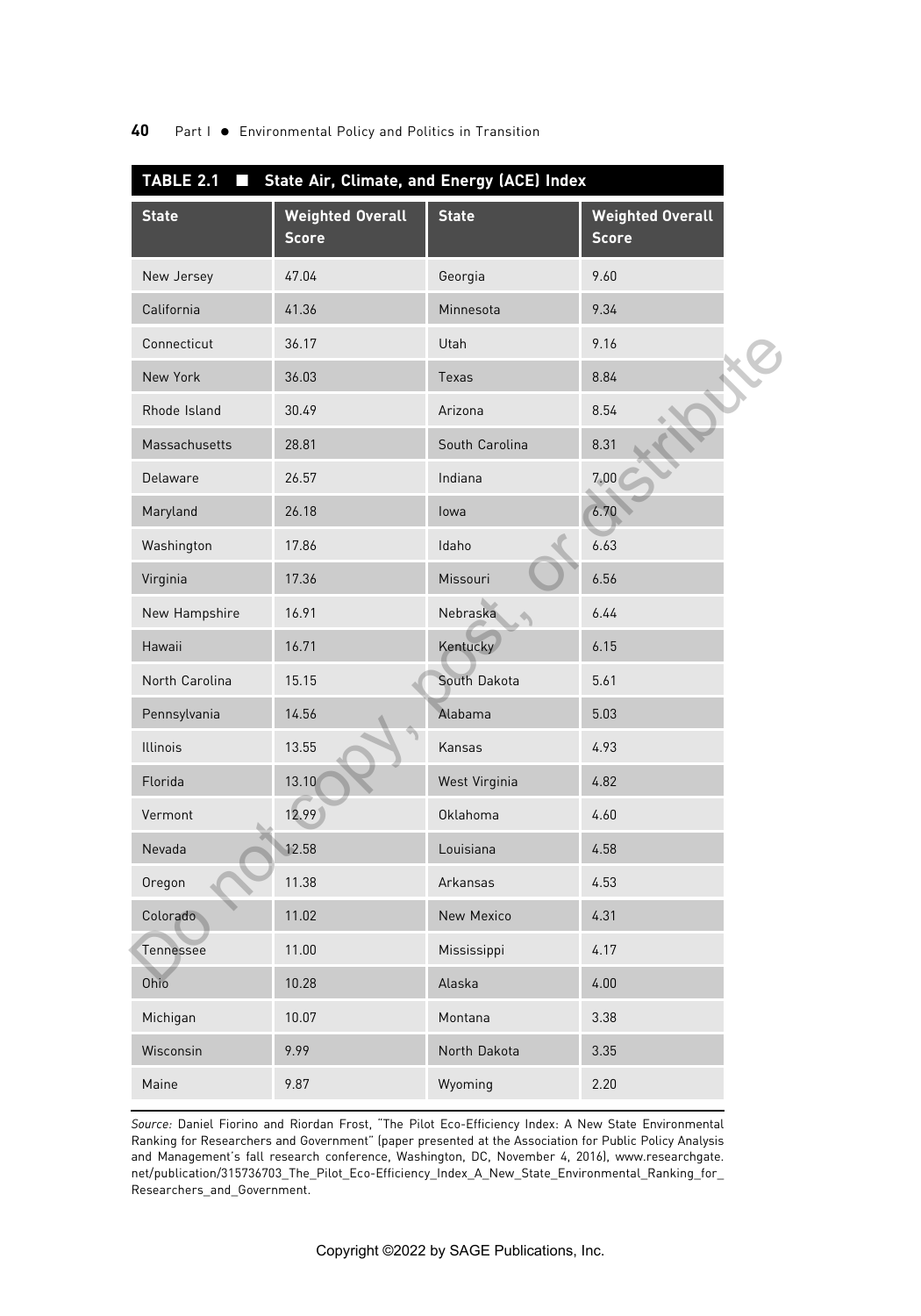adopted at least one pollution prevention program, and some have taken particularly bold approaches, cutting across conventional programmatic boundaries with various mandates and incentives to pursue prevention opportunities. Thirty-four states have adopted laws that move beyond federal standards in preventing risks from chemical exposure, such as bans of specific chemicals thought to pose health risks or comprehensive chemical management systems.<sup>14</sup> California has been particularly active in this area and heavily influenced the design of new federal legislation adopted in 2016.

Minnesota has long joined California as a national leader in this area. It requires hundreds of state firms to submit annual toxic pollution prevention plans and prioritize "chemicals of concern."<sup>15</sup> These plans must outline each firm's current use and release of a long list of toxic pollutants and establish formal goals for their reduction or elimination over specified periods of time. Firms have considerable latitude in determining how to attain these goals, contrary to the technology-forcing character of much federal regulation. But they must meet state-established reduction timetables and pay fees on releases. Minnesota was also one of the first two states to ban bisphenol A, a controversial chemical used in plastics. It moved quickly to address polyfluoroalkyl (PFAS) chemicals in water supplies, supported by an \$850 million 2018 legal settlement with a major manufacturer of these chemicals. From these earlier efforts, Minnesota and other states have established multidisciplinary teams that attempt to forecast emerging environmental threats and respond before problems arise, including review of potential environmental risks from nanotechnology and its production of tiny particles that may improve product design but also harbor environmental risks.16 Minnesota has also taken a pioneering role in measuring the environmental impacts of carbon dioxide emissions and attaching a price to them in statewide electricity planning.17 In 2019, Governor Tim Walz elevated the role of climate change in longterm policy development, creating a climate "sub-cabinet" involving every Minnesota department and establishing benchmarks for future mitigation and adaptation.18 hundred of state firms to submitte and usuite publical precention plates in depthising the control of a long kin of the comparison of a state of the different of a dimension of a state of the control galak for their uglin

Colorado has taken a "race-to-the-top" approach to policy designed to anticipate and thereby minimize environmental risks from hydraulic fracturing practices. The state has a long-standing history in oil and gas extraction and has sought in recent years to temper all-out energy production by addressing environmental challenges in the fracking era. This featured pioneering steps in requiring public disclosure of chemicals used in drilling operations, water quality sampling, air quality standards, and property owner protections.19 It emerged through a deliberative process orchestrated by former Governor John Hickenlooper to engage diverse stakeholders to take proactive steps to mitigate risks.20 In 2019–2020, Colorado adopted a suite of additional laws that went even farther, imposing unusually strong regulatory standards on methane and other hydrocarbons and nitrogen oxides from energy production and transmission and requiring continuous emissions monitoring with cutting-edge technology. The state also took steps to give localities considerable authority to add their own regulatory oversight while transitioning for a less carbon-intensive future through sweeping new energy efficiency and renewable energy policies. Another major energy-producing state, New Mexico, began moving in similar directions in 2020, developing performancebased regulatory standards and penalties that offered firms incentives for emission release reductions that could be verified while intensifying oversight on laggard firms.<sup>21</sup>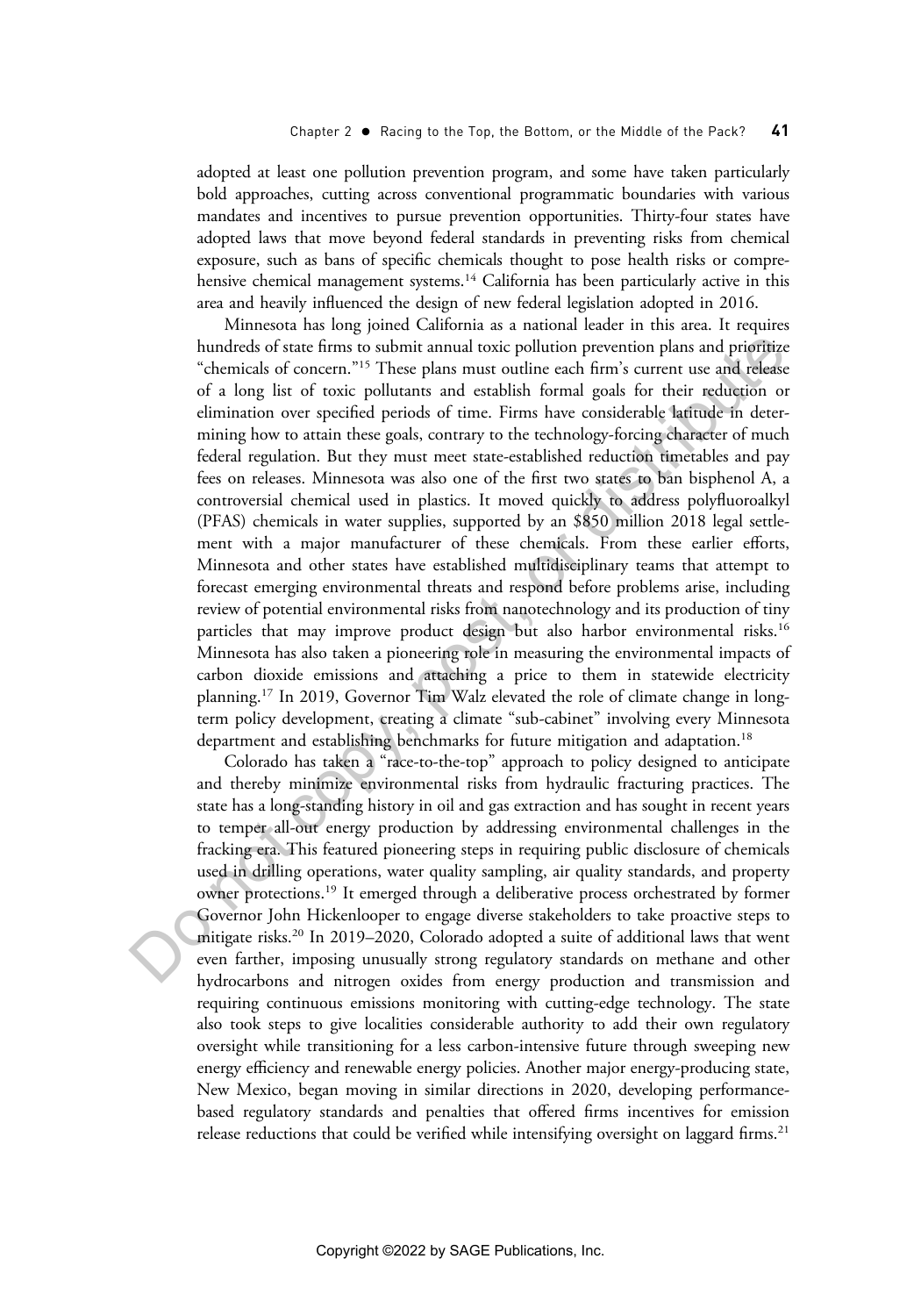## Economic Incentives

Economists have long lamented the penchant for command-and-control rules and regulations in US environmental policy. Most would prefer to see a more economically sensitive set of policies, such as taxes on emissions to capture social costs or "negative externalities" and provide monetary incentives for good environmental performance.<sup>22</sup> The politics of imposing such costs has proven contentious at all governmental levels, although a growing number of states have begun to pursue some form of this approach in recent years. In all, the states have enacted hundreds of measures that can be characterized as "green taxes," including environmentally-related "surcharges" and "fees" that avoid the explicit use of the label "tax" but are functional equivalents.<sup>23</sup> Revenues from such programs are often used to cover costs of popular programs such as recycling, land conservation, and energy efficiency. A growing number of states have begun to revisit their general tax policies with an eye toward environmental purposes, including major tax incentives in many states to purchase hybrid and electric vehicles or invest in renewable energy. Many states and localities have also developed taxes on solid waste, often involving a direct fee for garbage pickup while offering free collection of recyclables.

One of the earliest and most visible economic incentive programs involves refundable taxes on beverage containers.24 Ten states—covering one-third of the population—operate such programs. Deposit collections flow through a system that includes consumers, container redemption facilities such as grocery stores, and firms that reuse or recycle containers. Michigan's program is widely regarded as among the most successful of these state efforts and, similar to a number of others, is a product of direct democracy. Michigan's program places a dime deposit on containers—double the more conventional nickel—which may contribute to its unusually high redemption rate above 95 percent through the 2010s. The failure to adjust this policy for inflation or expand it to other beverages, however, served to erode its effectiveness over time. This type of state policy has diffused to other products, including scrap tires, used motor oil, pesticide containers, appliances with ozone-depleting substances, electronic waste such as used computers, and plastic bags.

States also have constitutional authority to tax all forms of energy, including transportation fuel and electricity. Increasing the price of energy in concert with its environmental damage would likely discourage consumption and related environmental damage, just as sustained tax increases have elevated the costs of smoking and driven down rates of tobacco use in recent decades. Many states have been highly reluctant to move beyond their traditional levels of taxation for fuels such as gasoline that are commonly used to maintain highways and bridges. But ten states have worked over the past decade to place a price on the release of carbon emissions through an auctioning process linked to an emissions cap that declines over time. Building on pioneering American work to reduce sulfur dioxide emissions, nine northeastern states have maintained the Regional Greenhouse Gas Initiative (RGGI) that requires purchase, through quarterly public auctions, of allowances to emit carbon. This pricing mechanism also provides revenue whereby RGGI states can support alternative energy projects or rebate consumer electricity bills. Political scientist Leigh Raymond has argued that RGGI offers a "new model" for climate policy that is already influencing in recent years. In all, the states have enacted bundered or meanses that can be<br>characterized as "green taxes," including environmentally-related "suchanges" and<br>"See" that avoid the explicit use of the label "axis" but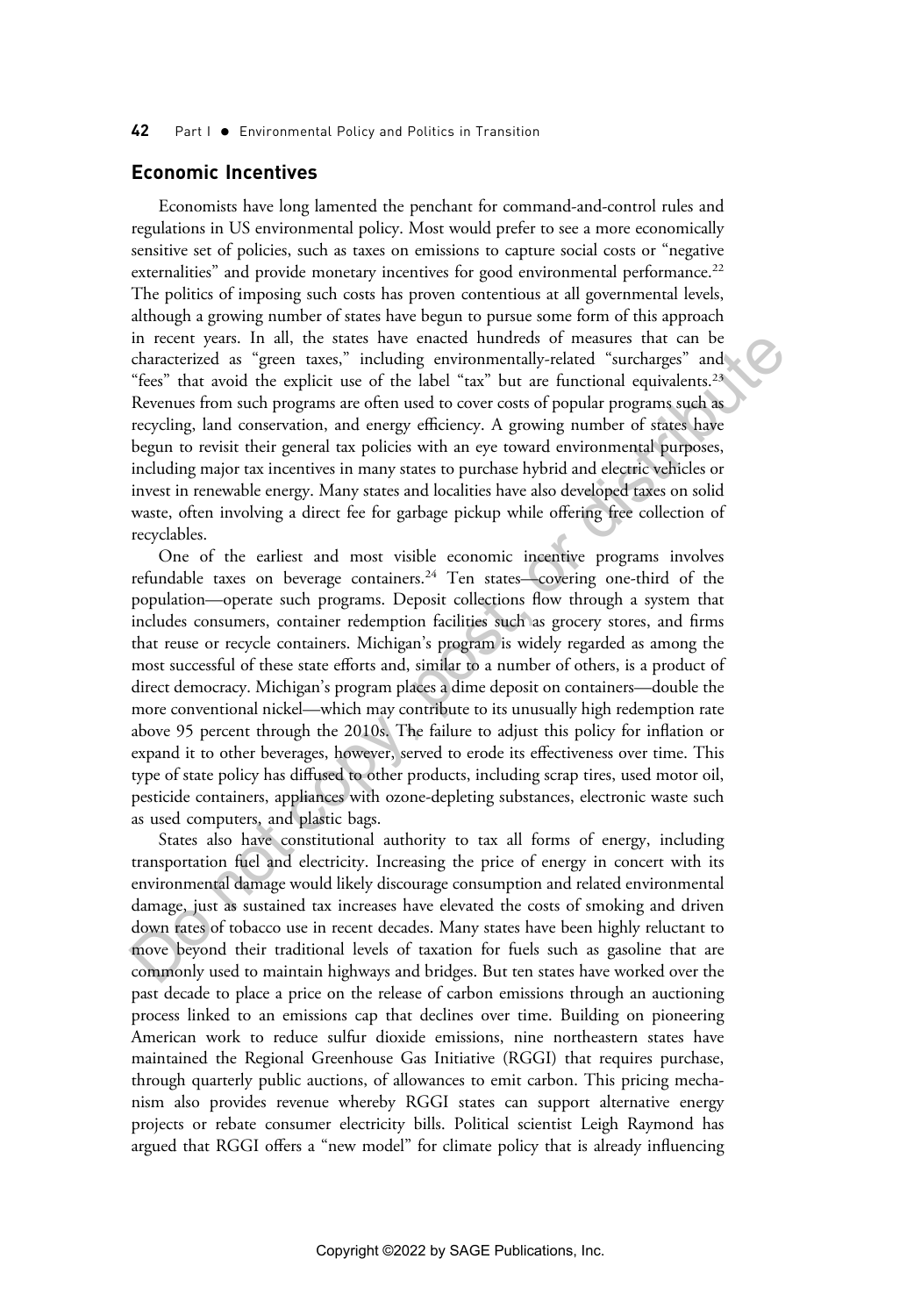other governments in America and internationally.25 California operates its own version of this cap-and-trade system in collaboration with Canadian province Québec. During 2019–2020, New Jersey and Virginia formalized plans to join RGGI and significantly expand its reach. In turn, Pennsylvania Governor Thomas Wolf issued a 2019 executive order preparing the Keystone State for RGGI membership. This faced legislative opposition and potential state court scrutiny but, if advanced, would literally double RGGI's size in terms of carbon emission volume.

RGGI's successes inspired creation of a transportation sector replica. The Transportation Climate Initiative involves a partnership between twelve northeastern and Atlantic states, designed to create a regional "cap-and-invest" system. This would price oil and gas use, reallocating revenue to participating states to develop more environmentally friendly transportation systems. This region continues to be a hotbed for experimentation on environmental pricing strategies, further reflected in active exploration of carbon tax options in such states as Massachusetts and New York.

## Filling the Federal Void: Reducing Greenhouse Gases

As the RGGI case demonstrates, states have proven unexpectedly active players in the fight to reduce greenhouse gas emissions to curb climate change. While most Congresses and some presidents have struggled to make any policy contribution to this problem, a number of states have attempted to fill some of the "policy gap" created by federal inaction.26 This American "bottom-up" approach has also emerged in other federal or multilevel governmental systems, including Canada, Australia, and the European Union. $27$  Many states are responsible for substantial amounts of greenhouse gas emissions, even by global standards. If all states were to secede and become independent nations, eighteen of them would rank among the top fifty nations in the world in terms of releases. In response, many states have adopted policies that promise to reduce their greenhouse gas releases, although they often tend to also pursue these policies for other environmental and economic reasons.

State-level engagement on climate policy has tended to peak during periods where federal engagement is lowest, thereby seizing opportunities that were being ignored or reversed nationally. This has certainly been evident since the advent of the Trump administration, including formation of a 25-state coalition that has pledged to meet Paris Climate Agreement emission reduction commitments within their boundaries. A 2019 study of subfederal climate policy concluded that American states could be divided into three tiers in terms of environmental commitment. At the top, 45 percent of the population and one-third of total emissions involved "first-mover" states actively engaged in policy. In contrast, 35 percent of the population and 47 percent of total emissions involved "slow-follower" states that lagged far behind all others. In the middle were "fast-follower" states seen as attempting to keep pace with first-movers, with 20 percent of the population and emissions. The study concluded that full implementation of all state policies adopted through 2018 alone could achieve approximately two-thirds of total American emission reductions that had been pledged under Paris.28 perturbute in the linit<br>and inclusive increase a perturbution component compared increased and a<br>particular cares, designed to crease a regional "cap-and-invest" system. This weight<br>person and any set sublication terms on

One common climate policy involves a clean electricity mandate designed to accelerate state transition away from fossil fuel sources. Twenty-nine states and Washington, DC, have established "renewable portfolio standards (RPS)," beginning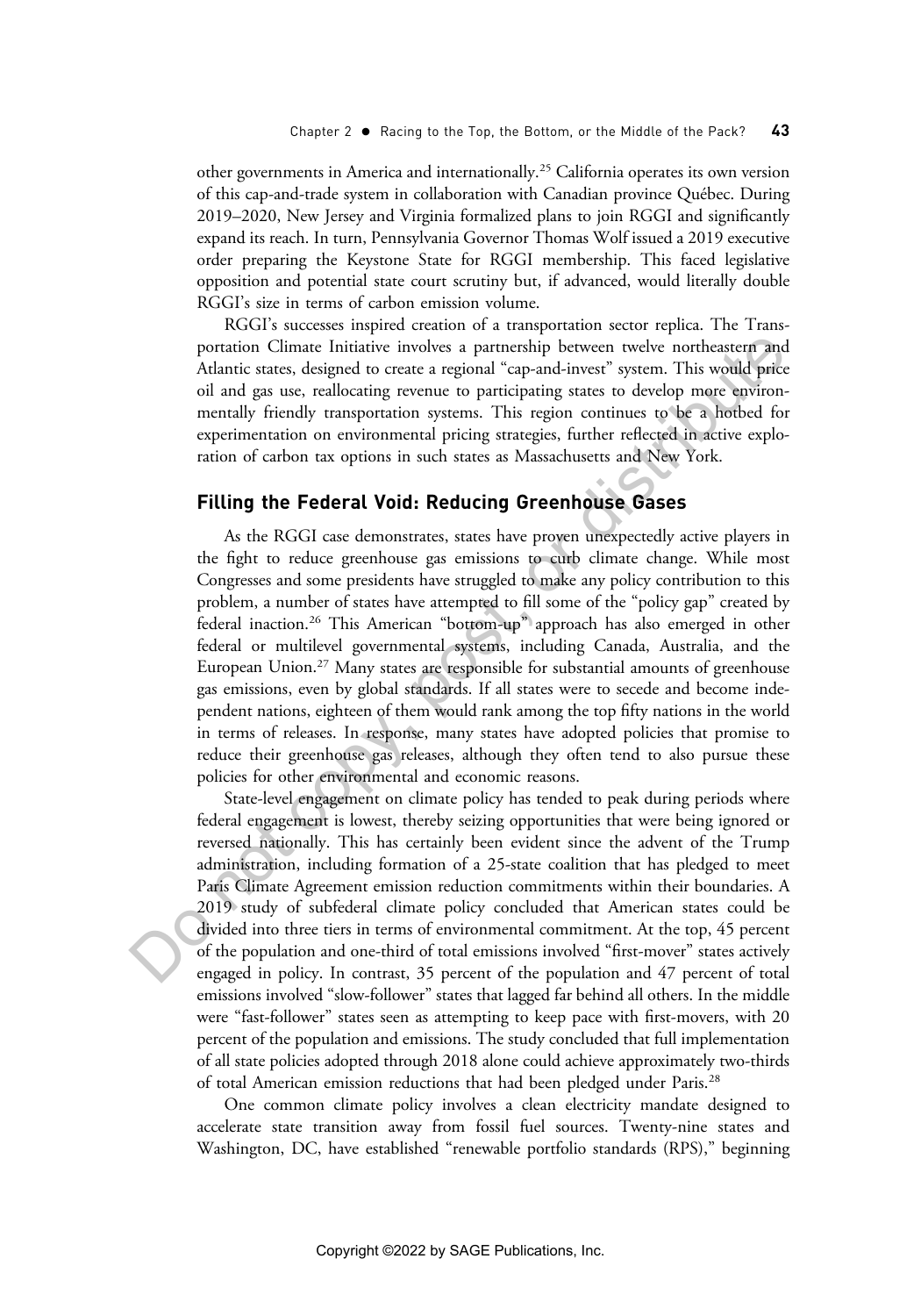with Iowa in 1991, and three have clean energy standards. Eight additional states have nonbinding renewable energy goals and two have comparable clean energy goals. These policies generally follow a similar structure, although they vary in terms of both the definition of eligible sources and the overall targets and timetables for expanding capacity. Seven states (California, Hawaii, Maine, New Mexico, New York, Virginia, and Washington) expanded earlier RPS commitments between 2018 and 2020, with legislation mandating that all state electricity emanate from nonfossil fuel sources between 2045 and 2050. Three others (Connecticut, New Jersey, and Wisconsin) took similar steps via gubernatorial executive orders.<sup>29</sup> Even without additional federal or state policies, these existing state efforts were projected to increase the share of electricity provided by renewables nationally to 26 percent by 2030. In turn, 20 states have adopted energy efficiency equivalents of an RPS, mandating an ongoing increase in overall energy efficiency that in some cases is integrated with renewable energy mandates. Seven states have adopted nonbinding versions of these policies, and numerous states have adopted more rigorous efficiency standards for new buildings or appliance purchases. These policies loom large among state pledges to honor Paris reduction targets.

Several states also developed policy to reduce climate damage related to greenhouse gases other than carbon dioxide, including accelerated transition away from hydrofluorocarbons (HFCs) in refrigerators and air conditioning systems. HFCs were devised decades ago as far friendlier to the ozone layer than previous chemicals that they replaced. But they have far greater global warming potential per molecule than carbon or even methane. Cost-effective chemical alternatives are available, and there was widespread international support even among industry for a 2016 phase-out treaty. However, the Trump administration's decision to withdraw the treaty from Senate consideration in 2017 prompted four states to adopt legislation phasing out HFCs and two more to develop regulatory provisions. These state actions prompted serious bipartisan Congressional consideration of a national version of this approach in 2019–2020, although this ultimately collapsed.

California has ranked among the world's most active governments in addressing climate change, developing cap-and-trade policies alongside renewable electricity and fuel standards and energy-efficiency provisions.<sup>30</sup> It has adopted a number of pioneering climate statutes in recent decades, including multiple bills designed to achieve aggressive statewide emission reductions. California attempts to attain those goals through an all-out policy assault on virtually every sector that generates greenhouse gases, including industry, electricity, transportation, agriculture, livestock, waste management, and residential activity, giving extraordinary authority to the formidable California Air Resources Board in overseeing implementation. But California's flagship climate initiative reflected repeated use of a unique waiver it holds under federal air legislation. On more than 100 occasions since 1968, California has established more rigorous tailpipe emission standards for cars and trucks than the rest of the nation, although its waiver frequently leads to other states joining a "bandwagon" that ultimately prompts adoption of a national standard reflecting California's lead. This policy has resulted in substantial statewide and national emission reductions per vehicle in past decades and took new form in 2009 when the Obama administration embraced a bold California waiver focused on carbon emissions as national policy, merging vehicle similar exaps via guestmatorial executive orders;<sup>32</sup> by sev without additional feelectros increases the state policies, these existing state efforts were projected to increase the share of electrosic and projected to ren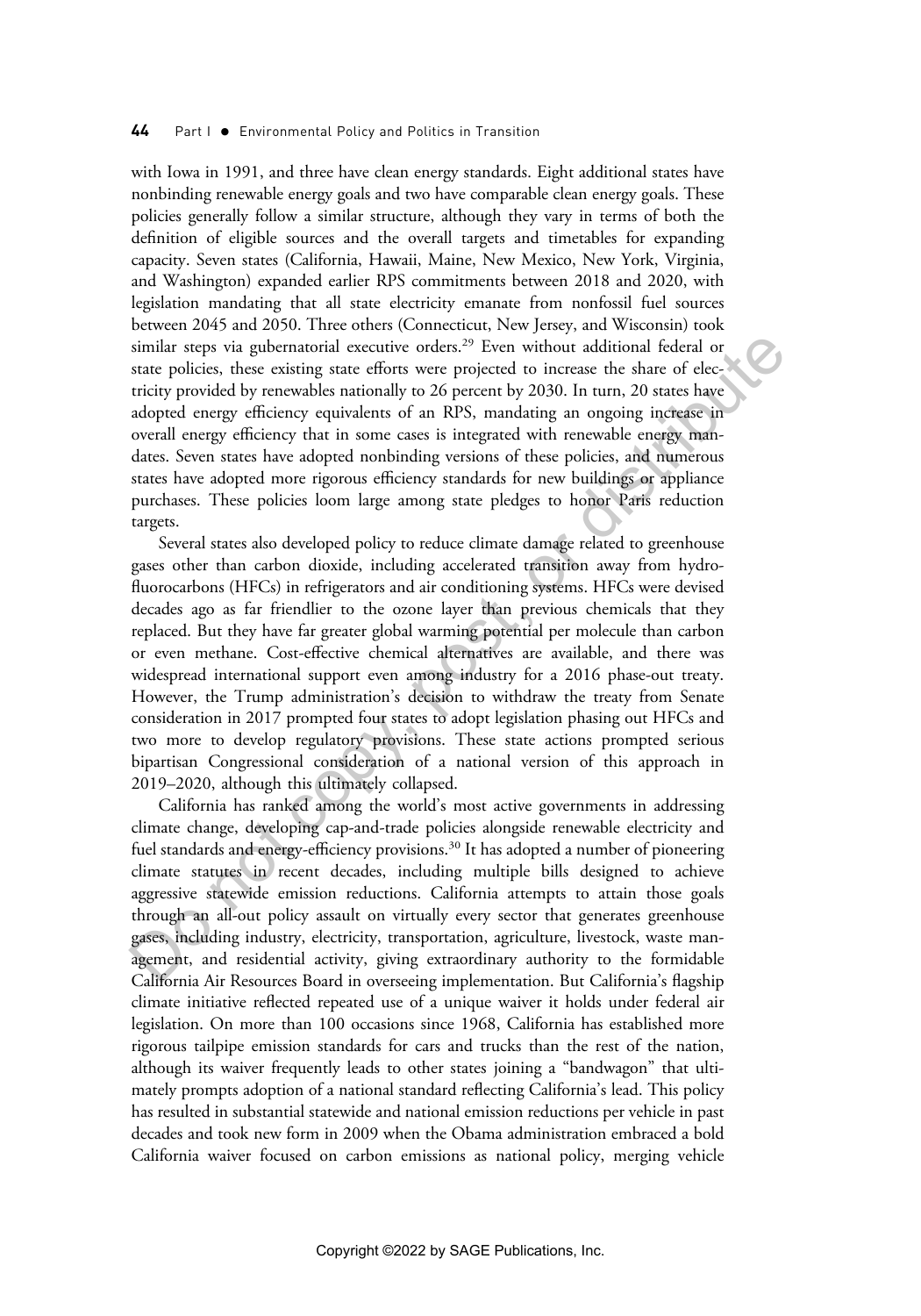emission with fuel economy standards and setting bold targets that would reach an average of 54.5 miles per gallon in 2025. This reform reflected a unique situation whereby one state can innovate within its own boundaries but leverage national-level change in the process through power granted to it through federal legislation, although it would face an unprecedented challenge to continue use of this power in 2020 as noted below.31 Governor Gavin Newsom pushed even farther in late 2020, issuing an executive order to ban all sales of gas-powered vehicles in California by 2035, raising added questions about constitutional authority in his state.

## Taking It to the Federal Government

At the same time that states have eclipsed the federal government through new policies, they have also made increasingly aggressive use of litigation to attempt to force the federal government to take new steps or reconsider previous ones. The ability of state attorneys general from the party opposite the president to take unified and aggressive countermeasures against executive branch policy reached new heights under Barack Obama, where virtually every major climate, air, or water initiative was actively confronted, resulting in protracted litigation and some state efforts to refuse to comply with federal orders.<sup>32</sup> Unlike their federal counterpart, most state attorneys general are elected officials, with powers that have expanded significantly in recent decades. They do not necessarily work collaboratively with the sitting governor and often use their powers as a base from which to secure broader visibility and seek higher office, most commonly governorships.<sup>33</sup>

Collectively, these officials have increasingly become a force to be reckoned with, particularly as they expand their engagement through challenges brought into the federal courts. Whereas President Obama was routinely challenged by Republican attorneys general, President Trump was peppered with comparable responses to his environmental deregulation efforts from Democratic attorneys general. California's Xavier Becerra, Massachusetts' Maura Healey, and New York's Letitia James routinely led coalitions tailored to each particular issue and these expanded in 2019–2020 after more Democratic attorneys general were elected. A 2019 study identified some 300 separate actions, ranging from multistate lawsuits to comment letters, that these officials took to block Trump administration actions on issues such as climate, air and water quality, chemical accidents, and public lands and wildlife.<sup>34</sup> It appeared increasingly likely that this form of collective action by states led by officials of the party opposite the sitting president might become a permanent feature of political opposition to policies of a given federal executive.35 Taking It to the Federal Government<br>
At the same time that states have ediped the federal government chosen<br>
policies, they have also medicines<br>algo aggressive use of lingition in a function to the federal government to c

## STATE LIMITS

Such a diverse set of policy initiatives would seem to augur well for the states' involvement in environmental policy. Any such enthusiasm must be tempered, however, by a continuing concern over how evenly that innovative vigor extends over the entire nation. One enduring rationale for giving the federal government so much environmental policy authority is that states appear to face inherent limitations. Rather than a consistent,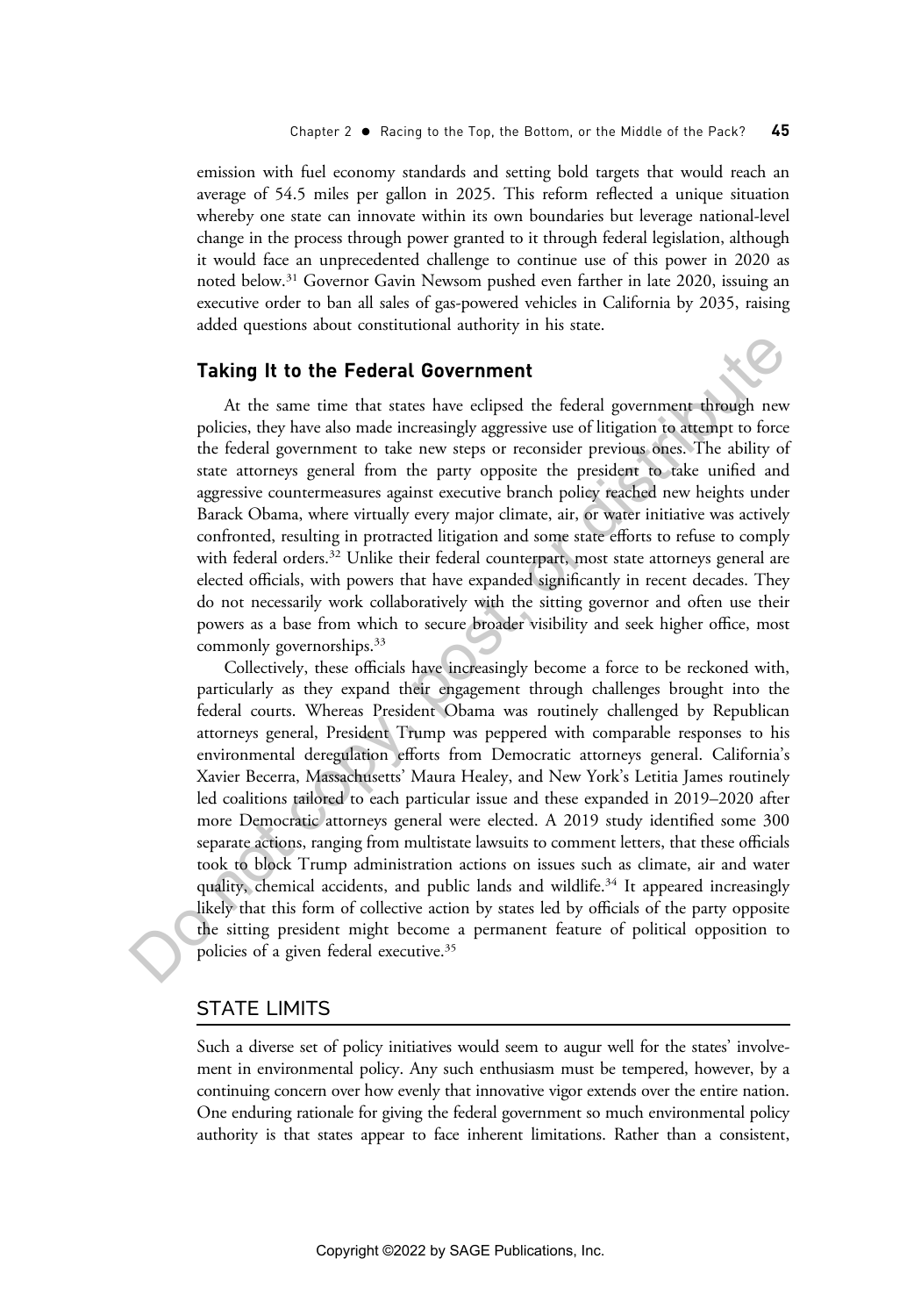across-the-board pattern of dynamism, we see a more uneven pattern of performance than decentralization advocates might anticipate. Just as some states consistently strive for national leadership, others appear to seek the middle or bottom of the pack, seemingly doing as little as possible and rarely taking innovative steps. This imbalance becomes particularly evident when environmental problems are not confined to a specific state's boundaries. Many environmental issues are, by definition, transboundary, raising important questions of interstate and interregional equity in allocating responsibility for environmental protection. These doubts about state capacity and commitment raise important concerns for any effort to shift more responsibility for environmental protection from federal to state governments, as was a central Trump administration emphasis.

## Uneven State Performance

Many efforts to rank states according to their environmental regulatory rigor, institutional capacity, or general innovativeness find the same subset of states at the top of the list year after year. By contrast, a significant number of states consistently tend to fall much further down the list, somewhat consistent with their placement in Table 2.1 and characterization above as "slow followers," raising questions as to their overall policy capacity and commitment. As political scientist William R. Lowry notes, "Not all states are responding appropriately to policy needs within their borders…. If matching between need and response were always high and weak programs existed only where pollution was low, this would not be a problem. However, this is not the case."<sup>36</sup> A 2018 study on state policy adoption across multiple policy areas confirmed wide environmental policy disparities among states, concluding that "the most conservative states on the environment simply do not pass the major environmental laws that the 'green' states do."37

Given all the hoopla surrounding the newfound dynamism of states racing to the top in environmental policy, there has been remarkably little analysis of the performance of states that not only fail to crack top-ten rankings but may view racing to the bottom as an economic development strategy. Such a downward race may be particularly attractive during recessions, as was reflected in recent efforts in states such as North Carolina, Ohio, West Virginia, and Wisconsin to weaken dramatically the implementation of existing policies, efforts that had the express goal of promoting economic growth by creating a policy environment friendlier to industry.<sup>38</sup> What we know more generally about state policy commitment should surely give pause over any claims that state dynamism is truly national in scope. Despite considerable economic growth in formerly poor regions, such as the Southeast, substantial variation endures among state governments in their rates of public expenditure, including their total and per capita expenditures on environmental protection.<sup>39</sup> Such disparities are consistent with studies of state political culture and social capital, which indicate vast differences in probable state receptivity to governmental efforts to foster environmental improvement. These divides increasingly reflect deep partisan cleavage, unlike early periods between the 1990s and 2000s where it was more common to see Republicans and Democrats join forces behind state environmental policy adoption as is discussed in Chapter 1. important concerns for any effort to shift more responsibility for environmental pro-<br>meshasi. The vector from heden to state governments, as was a central Trump administration<br>emphasis. Uneverto State Performance accordi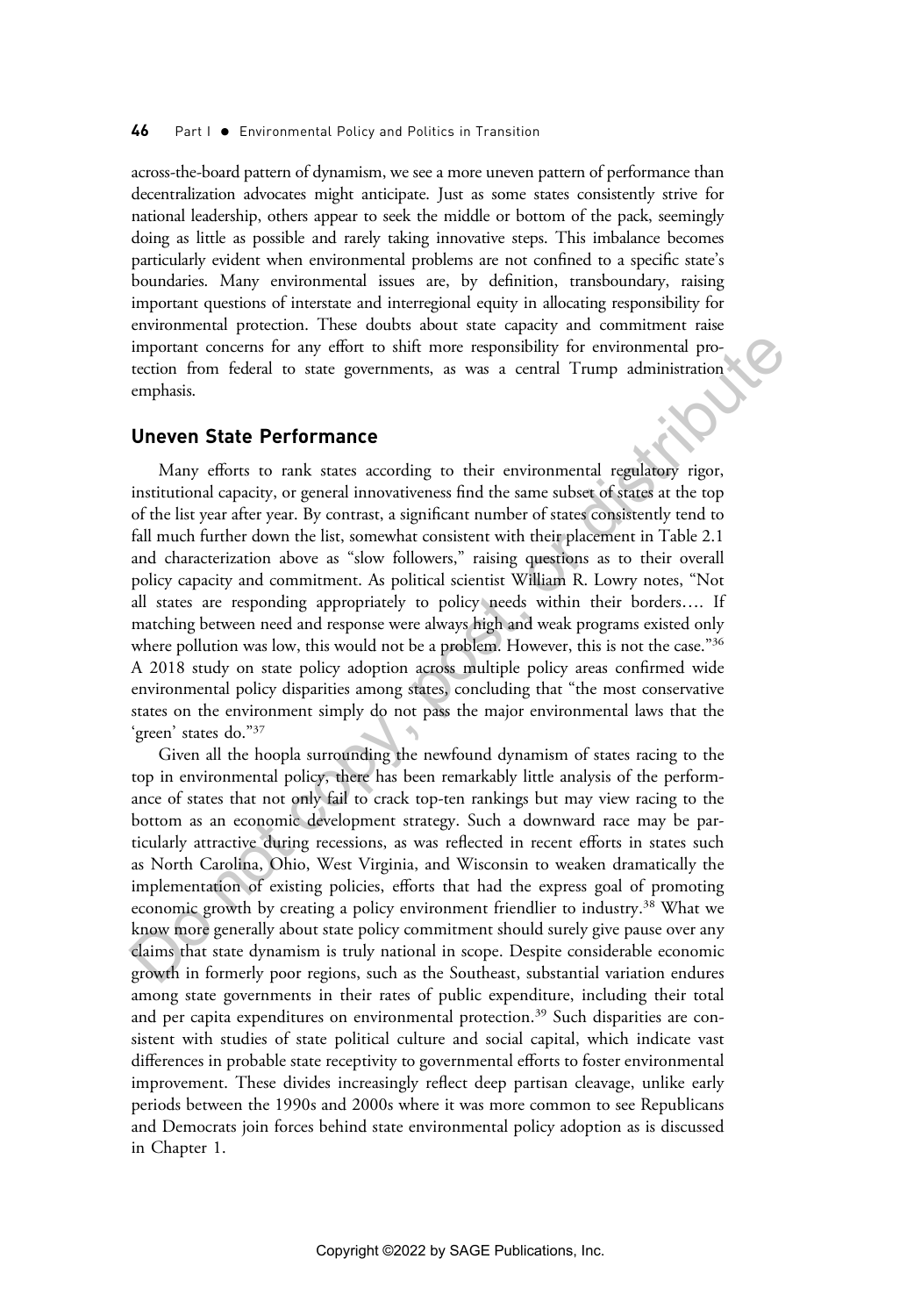Although many states have unveiled exciting new programs, nearly half have established some formal restrictions that preclude their environmental agencies from adopting any regulations or standards that are more stringent than those of the federal government in such areas as air and water quality.<sup>40</sup> EPA Office of Inspector General reports and other external reviews generate serious questions about how effectively states handle core functions either delegated to them under federal programs or left exclusively to their oversight. Studies of water quality program implementation have found that states use highly variable water quality standards in areas such as sewage contamination, groundwater protection, nonpoint water pollution from diffuse sources, wetland preservation, fish advisories, and beach closures. Inconsistencies abound in reporting accuracy, suggesting that national assessments of water quality trends that rely on data from state reports may be highly suspect.<sup>41</sup> More than half of the states lack comprehensive water management and drought response plans, and several with such plans have not revised them in many years.<sup>42</sup> Even in many high-saliency cases, such as Everglades protection, states have sought a federal rescue rather than taking serious unilateral action that can be sustained over time.<sup>43</sup> Agricultural interests, particularly those promoting regional sugar production, have proven formidable opponents of major restoration, which would restrict their access to massive water volumes.<sup>44</sup>

Similar issues have arisen as states have struggled in recent years to formulate policies to reduce environmental risks linked to shale gas and oil development, with many racing in the opposite direction from Colorado's. Many have proven particularly lenient with methane releases, even though these represent the permanent loss of a nonrenewable energy source and pose significant air quality and climate concerns. Many states have long recognized either direct venting of methane or flaring into carbon dioxide as wasteful and dangerous practices, yet offer generous exemptions or exceptions to established regulations. Venting and flaring triggered particular concern in the booming Bakken region (North Dakota and Montana) and Permian Basin (Texas and New Mexico) as methane releases soared amid rapid expansion of production. State officials routinely acknowledge the problem as well as their chronic failure to prepare for longterm remediation of hundreds of thousands of idle or "orphan" wells after production ends. However, they remained highly reluctant to impose methane regulations, bonding requirements, or taxes on prominent energy producing firms, fearful that they might shift operations to other states with softer standards in response or accelerate their pursuit of bankruptcy protection during economic downswings.45 contrained not compressive protection, no<br>equivalent properties a diffuse sources and properties and properties are<br>required as experimental associates, and beach closures. Inconsistencies also<br>and  $\alpha$  or data from state

Comparable problems have emerged in state enforcement of air quality and waste management programs, including basic data collection and reporting. Despite efforts in some states to integrate and streamline permitting, many have extensive backlogs and lack reliable measures of facility compliance with various regulatory standards. Existing indicators confirm enormous variation among states, although we likely know less about such variation than in the 1990s, given that the EPA has lost funding and staff to maintain state-by-state data in many areas of environmental policy. State governments—alongside their local counterparts—have understandably claimed much of the credit for increasing solid waste recycling rates from a national average of 6.6 percent in 1970 to 16 percent in 1990 to 35.2 percent in 2017. At the same time, state recycling rates and policy design vary markedly, with some states formally restricting what local governments can do.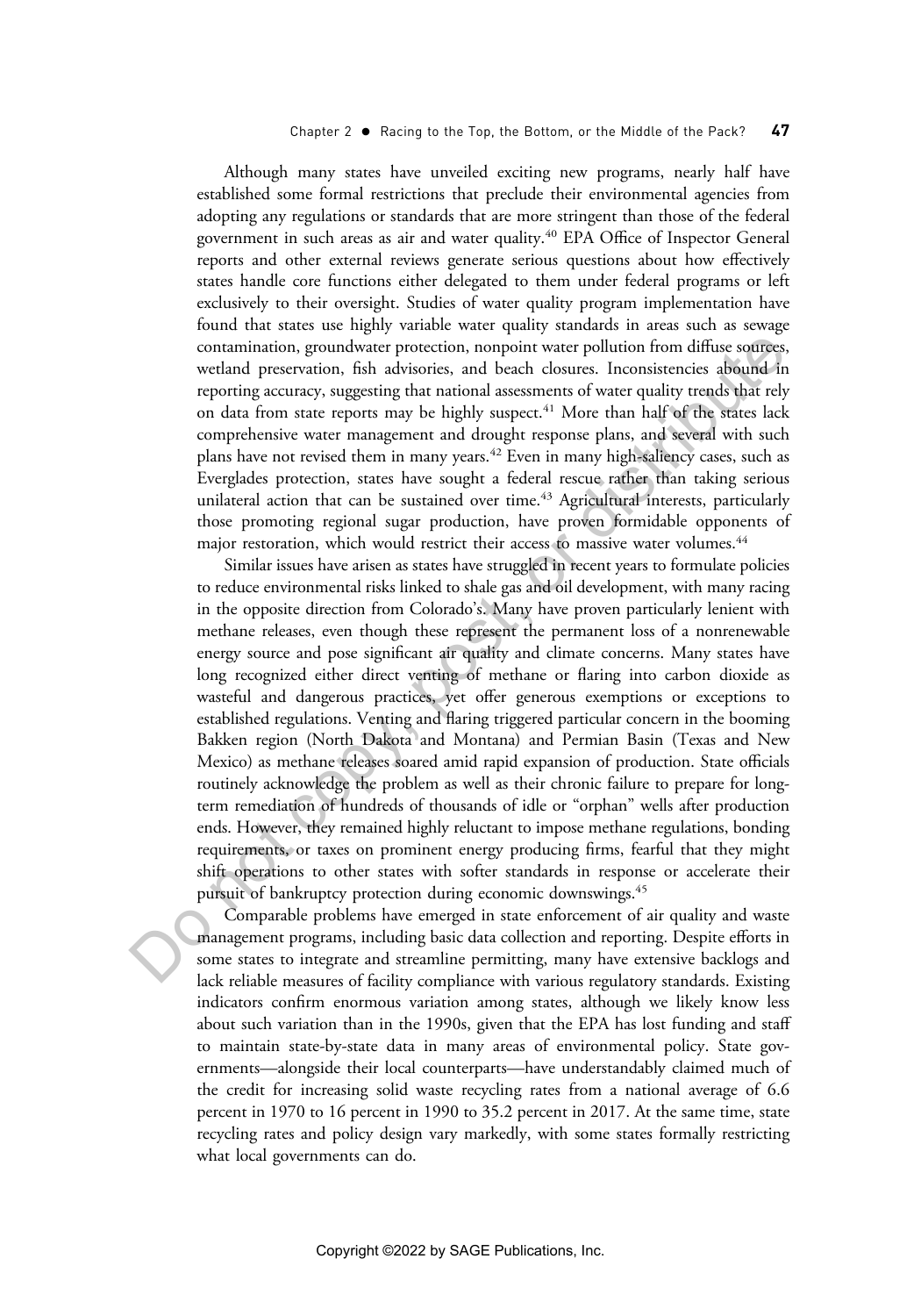There was also growing indication in some states during the previous decade that environmental policy faced major challenges in cases where state leaders assumed that government could be managed similarly to business and industry. Michigan shifted to total Republican control of the executive and legislative branches in 2010, and former Republican Governor Rick Snyder won high marks nationally for his role in addressing fiscal concerns and assisting cities such as Detroit navigate bankruptcy en route to economic recovery.46 But the use of state-appointed emergency financial managers to oversee fiscally-challenged municipalities backfired with tragic consequences in the case of Flint, a declining city that had once been an auto manufacturing hub.<sup>47</sup> The search for fiscal balance led to a 2015 decision to shift the source of Flint's water supply to save money and resulted in significant lead exposure for a city of nearly 100,000 residents. A set of state environmental and public health agencies ignored early warning signs and failed to respond to the emerging crisis, as did regional EPA authorities based in Chicago. This resulted in substantial lead contamination for Flint residents and has necessitated massive efforts to provide alternative water supplies and begin to replace damaged water infrastructure that continued more than 5 years after the initial incident. Research on water quality trends indicates that Flint is not alone among American localities in this regard, raising questions over state and local stewardship of drinking water quality in Michigan and nationally as well as long-term challenges that may require massive new investments in modern water infrastructure that few states have shown commitment to supporting.<sup>48</sup>

## Enduring Federal Dependency

Many states have proven reluctant or unable to tap into their own revenues to support environmental protection efforts, thereby developing a deep dependency on federal grant funding to cover core programs or launch new initiatives. There are enormous differences between states in terms of their tax base and both capacity and willingness to produce significant revenues, compounded by a focus in some to only pursue policy when most of the operational costs are covered through intergovernmental financial transfers. Indeed, considerable innovative state-level activity has been at least partially underwritten through federal grants, which can serve to stimulate additional state environmental spending.<sup>49</sup> Although a number of states have developed fee systems to cover much of their operational costs, many continue to rely heavily on federal grants to fund some core environmental protection activities. States have continued to receive other important types of federal support, including grants and technical assistance to complete air and water quality management, wetlands program development, drinking water infrastructure, brownfields reclamation, and more. On the whole, states have annually received between one-fifth and one-third of their total environmental and natural resource program funding from federal grants in recent years, although a few states have remained more heavily reliant on federal dollars. The overall level of federal support has declined in recent decades and reduction accelerated during the Trump administration. of Flint, a declining city that hand one learn at auto maniferating buble." The search one for first, and the most proper publication in the copy of results of the search of the copy of results of a capacitant leage to th

State dependence on federal funding has grown in the majority of states given widespread reluctance to expand agency funding and staff, even during periods of relative fiscal well-being for many states during the latter 2010s. A 2019 Environmental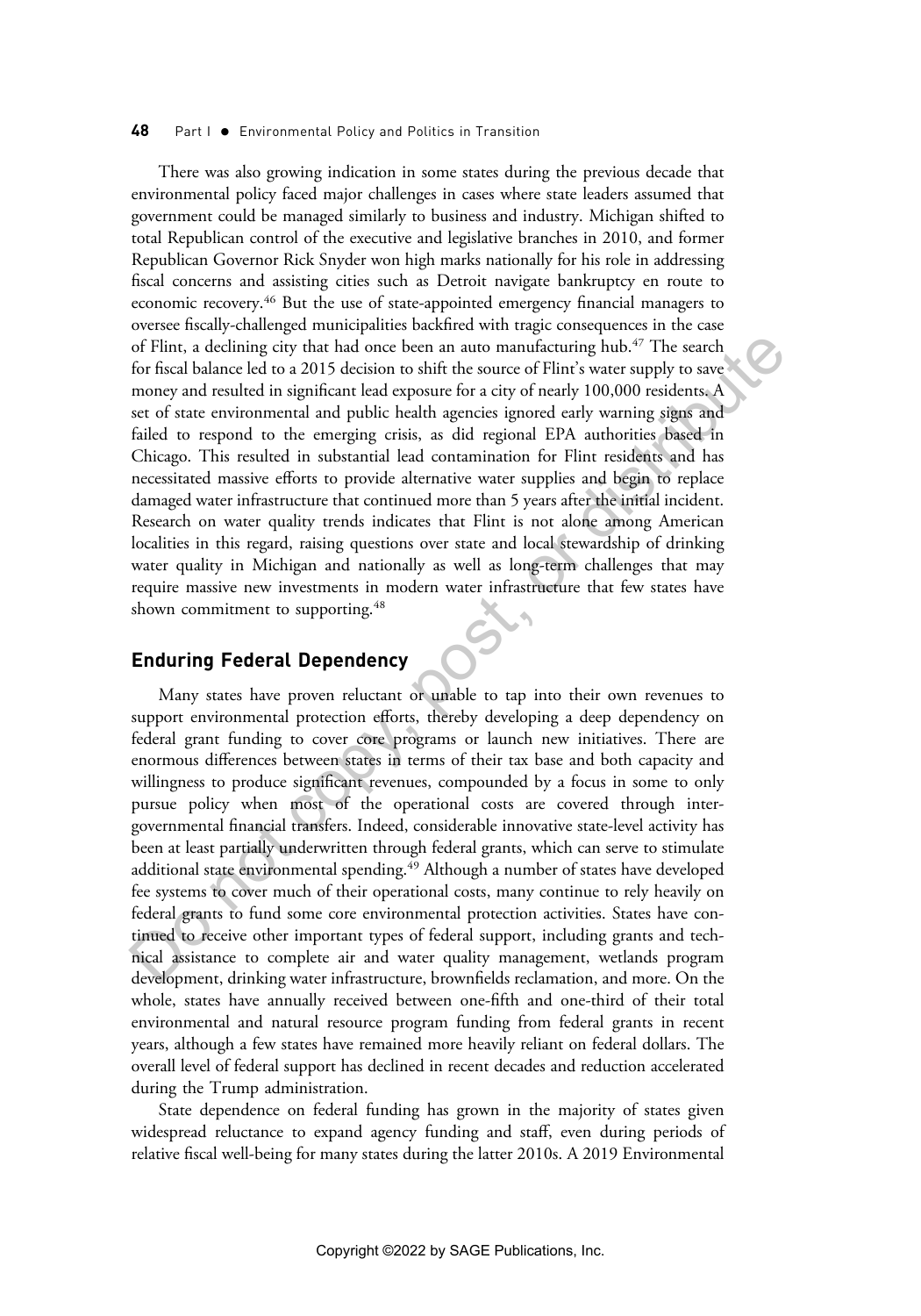Integrity Project report on state commitment to environmental programs found that "a majority of states have cut their pollution control spending and staffing over the last decade—often more drastically than EPA—even at times when overall state budgets have grown and environmental challenges have increased."<sup>50</sup> Some states pursued particularly far-reaching reductions. The Texas Commission on Environmental Quality, for example, cut its budget by 35 percent between 2008 and 2018, even though overall state spending increased by 41 percent. Other states with particularly deep cuts included Indiana, North Carolina, Pennsylvania, and Wisconsin. In contrast, 20 states reduced their dependency on federal dollars through spending and staff increases during this period.

Furthermore, for all the opprobrium heaped on the federal government in environmental policy, it has provided states with at least three other forms of valuable assistance, some of which has contributed directly to the resurgence and innovation of state environmental policy. First, federal development of the Toxics Release Inventory, modeled after programs initially attempted in Maryland and New Jersey, has emerged as an important component of many of the most promising state policy initiatives. This program has generated considerable data concerning toxic releases and provided states with a vital data source for exploring alternative regulatory approaches.<sup>51</sup> Many state pollution prevention programs would be unthinkable without such an annual information source. This program has also provided lessons for states to develop supplemental disclosure registries for greenhouse gases and chemical releases related to hydraulic fracturing.<sup>52</sup>

Second, many successful efforts to coordinate environmental protection on a multistate, regional basis have received substantial federal input and support. A series of initiatives in the Chesapeake Bay, the Great Lakes Basin, and New England have received considerable acclaim for tackling difficult issues and forging regional partnerships; federal collaboration—via grants, technical assistance, coordination, and efforts to unify regional standards—with states has proven useful in these cases.<sup>53</sup> One model for engagement was the Great Lakes Restoration Initiative championed by the Obama administration; intended to address pressing regional environmental challenges, it was successful in accelerating ecological recovery in several states with legacies of heavy toxic contamination, although funding to sustain operations lagged in the Trump administration. Aside from RGGI, other recent regional initiatives in the West and Midwest to reduce greenhouse gases struggled to endure in the absence of federal engagement or support. reduced their dependency on federal dollars through spending and staff increases diffigure in the form<br>lemons, for all the opprobunith heapted on the foletal government<br>in the method and the copy of the dependent on the f

Third, the EPA can constrain state innovativeness, but its oversight of state-level program implementation often looks more constructive when considering the role played by the agency's ten regional offices. Most state-level interaction with the EPA involves such regional offices, which employ approximately two-thirds of the total EPA workforce and regularly delegate enormous implementation authority to states.<sup>54</sup> Relations between state and regional officials are generally more cordial and constructive than those between state and central EPA officials, and such relations may even be, in some instances, characterized by high levels of mutual involvement and trust.55 Surveys of state environmental officials confirm that they have a more positive relationship with regional rather than central agency staff. <sup>56</sup> Regional offices have played a key role in many promising state-level innovations, particularly during sympathetic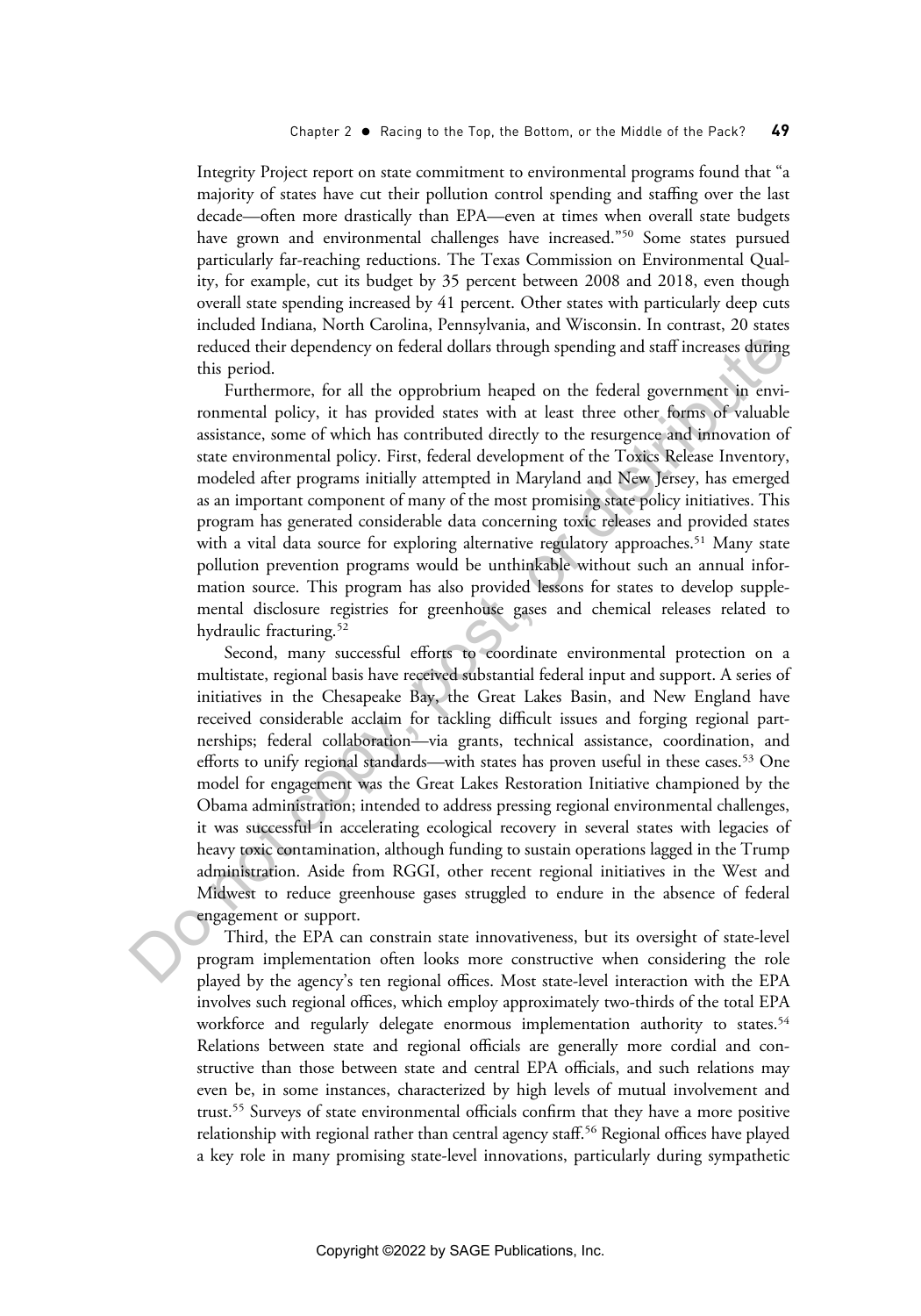presidential administrations. Their involvement may include formal advocacy on behalf of states with central headquarters, direct collaboration on meshing state initiatives with federal requirements, and special grant support or technical assistance.

## The Interstate Environmental Balance of Trade

States may be structurally ill equipped to handle a large range of environmental concerns. In particular, they may be reluctant to invest significant energies to tackle problems that might literally migrate to another state or nation in the absence of intervention. The days of state agencies being captured securely in the hip pockets of major industries are probably long gone, reflecting fundamental changes in state government.57 Nonetheless, state regulatory dynamism may be particularly likely to decline when cross-boundary transfer is likely.

The state imperative of economic development clearly contributes to this phenomenon. As states increasingly devise economic development strategies that resemble Asian and European industrial policies, a range of research has concluded they are far more deeply committed to strategies that promote investment or development than to those that involve social service provision or public health promotion.58 A number of states routinely offer incentives of tens of thousands of dollars per new job to prospective developers and have intensified efforts to outbid neighboring states in the struggling manufacturing sector. Energy-producing states often maintain generous tax preferences and provide infrastructure to support extraction firms. Environmental protection can be eminently compatible with economic development goals, promoting overall quality of life and general environmental attractiveness that entices private investment. In many states, tourism and recreation industries have played active roles in seeking strong environmental programs designed to maintain natural assets. In some instances, states may be keen to take actions that could produce internal environmental benefits as long as these actions do not disrupt their economic growth. California and other states that have formally endorsed setting strict emissions standards from vehicles or even bans over time on purchase of gas-powered cars and trucks, for example, have very few jobs to lose in the vehicle manufacturing sector. They also see potential economic advantages if they can take a lead role nationally in developing alternative transportation technologies. problems that might litterally migrate to another state or nation in the absence of public increases of major inductries are probably long goos, redecting fundamental damage in a such approximation of the production gener

But much of what a state might undertake in environmental policy may largely benefit other states or regions, thereby reducing an individual state's incentive to take meaningful action. In fact, in many instances, states continue to pursue a "we make it, you take it" strategy. As political scientist William Gormley notes, sometimes "states can readily export their problems to other states," resulting in potentially serious environmental "balance of trade" problems.<sup>59</sup> In such situations, states may be inclined to export environmental contaminants to other jurisdictions while enjoying any economic benefits to be derived from the activity that generated the contamination. One careful study of state air quality enforcement found no evidence of reduced regulatory effort along state borders but a measurable decline in effort along state borders with Mexican states or Canadian provinces.<sup>60</sup>

Such cross-boundary transfers take many forms and may be particularly prevalent in environmental policy areas in which long-distance migration of pollutants is most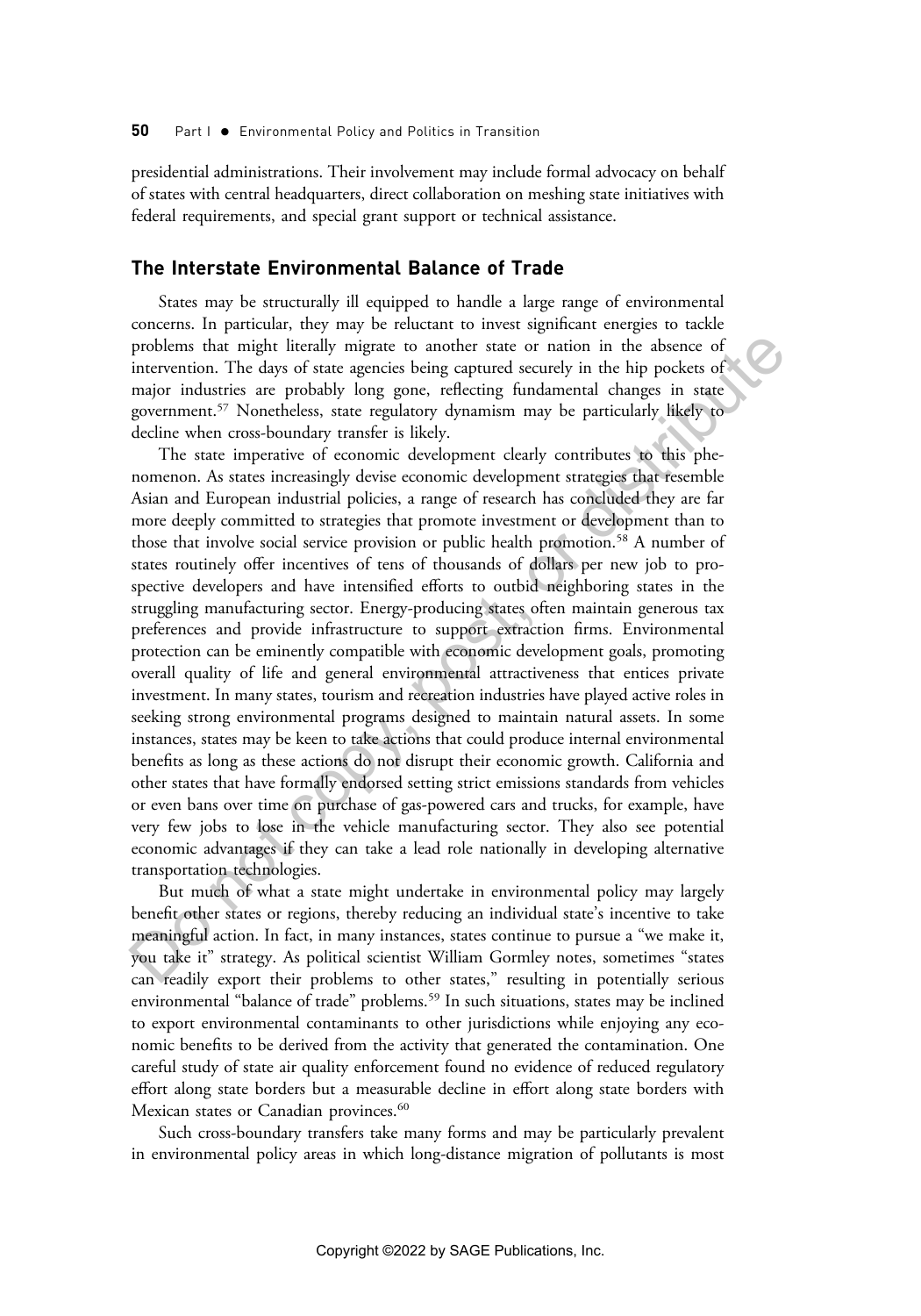likely. Air quality policy has long fit this pattern. Midwestern states, for example, have historically depended on burning massive quantities of coal to meet electricity demands. Prevailing winds invariably transfer pollutants from this activity to other regions, particularly New England, leading to serious concern about various contamination threats. Nationally, many states fail to meet federal air quality standards due to "interstate 'downwind' pollution." Despite some advances linked largely to federal air policy, air pollution remains responsible for estimated premature deaths of more than 100,000 people per year.61 A 2020 study concluded that between 41 and 53 percent of premature mortality due to air pollution exposure resulted from a state's emissions that occurred outside its boundaries. It found that electricity sector emissions were particularly prominent but that releases from other forms of commercial and residential activity had grown in significance over recent decades. Fine particulate matter and ozone emerged as particularly large public health concerns in this research, whereas sulfur dioxide emissions have declined as a threat.<sup>62</sup> Cross-border transfers have also contributed to the growing problem of airborne toxics that ultimately pollute water or land in other regions, including chronic Lake Superior water quality problems linked to air contaminants generated outside the Great Lakes. Political scientist John Kincaid has noted that "externality mitigation across states" contributed to greater centralization of environmental policy in past decades.<sup>63</sup>

Interstate conflicts, often becoming protracted battles in the federal courts, have endured in recent decades as states allege they are recipients of such unwanted "imports." This has included prolonged political and legal combat over EPA's Cross-State Air Pollution Rule, the agency's "good neighbor" provision intended to restrict cross-border exports of nitrogen oxides and sulfur dioxide emissions from twenty-eight midwestern and southern states into the northeast. No region of the nation or environmental media appears immune from this kind of conflict. Prolonged battles between Alabama, Florida, and Georgia over access to waters from Lake Lanier and six rivers that cross their borders, for example, reached new intensity in recent years, resulting in extended mediation, litigation, and uncertainty about long-term approaches. Growing water scarcity linked to increased demand for water and extended drought in many regions continues to exacerbate these conflicts.

Perhaps nowhere is the problem of interstate transfer more evident than in the disposal of solid, hazardous, and nuclear wastes. States have generally retained enormous latitude to devise their own waste management and facility siting systems, working either independently or in concert with neighbors. Many states, including a number of those usually deemed among the most innovative and committed environmentally, continue to generate substantial quantities of waste and have struggled to establish comprehensive recycling, treatment, storage, and disposal capacity. Instead, out-of-state (and -region) export has been an increasingly common pattern, with a system that often resembles a shell game in which waste is ultimately deposited in the least resistant state or facility at any given moment. This pattern is repeated in emerging areas of waste management, such as the disposal of wastes generated by hydraulic fracturing procedures, and it is perhaps best illustrated in the migration of wastes generated in western Pennsylvania to deep-injection wells in eastern Ohio. This policy triggered considerable controversy in Ohio, especially following a significant expansion of earthquake activity near areas that accepted large amounts of out-of-state premutate more<br>that is boundaries. It from that electricity sector emissions were<br>sparted outsity that grown in significance over term decades. Fine particulate in<br>the solutive public activity phase grown on the forest fr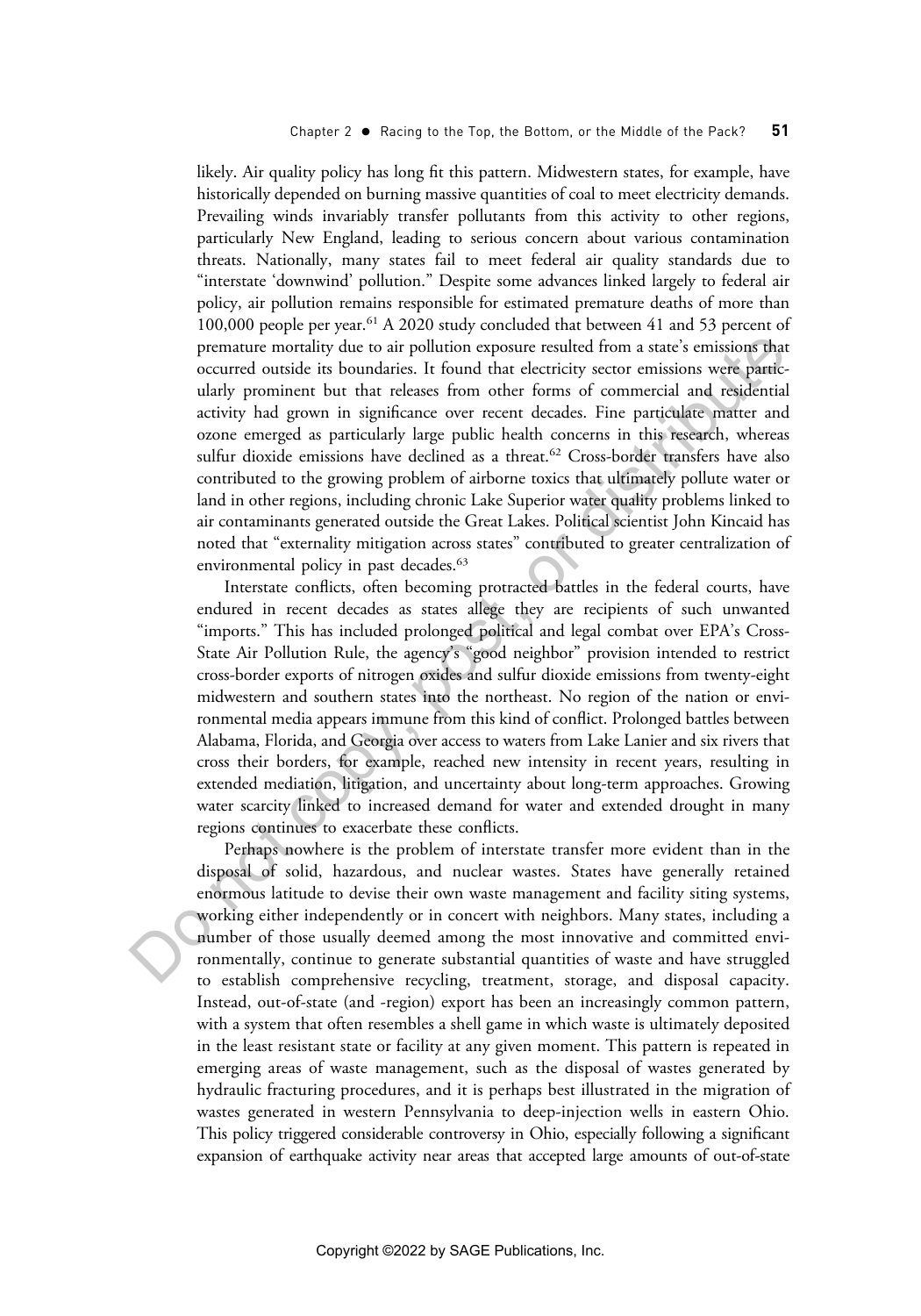fracking wastes injected into vacated wells, ultimately forcing Pennsylvania to develop an alternative.

No area of waste management, however, is as contentious as nuclear waste disposal. In the case of so-called high-level wastes, intensely contaminated materials from nuclear power plants that require between 10,000 and 100,000 years of isolation, the federal government and the vast majority of states have supported a 35-year effort to transfer these wastes to a geological repository in Nevada. Ferocious resistance by Nevada officials and concerns among states who would host transfer shipments have continued to scuttle this approach, leaving each of the 57 commercial nuclear power plants with 95 reactors located in 29 states a de facto storage site. In the case of "low level" wastes, greater in volume but posing a less severe health threat, states have received considerable latitude from Washington for decades to develop a strategy for creating a series of regional sites, including access to funds to develop facilities. But subsequent siting efforts have been riddled with conflict, and no long-term plans have emerged.<sup>64</sup> One facility established for hazardous waste in western Texas has volunteered as a potential "host" for such waste, though it was not designed for nuclear materials, is thousands of miles away from the bulk of generated waste, and has triggered political opposition in the state. The Trump administration in 2017 proposed reopening active pursuit of the Nevada disposal option, triggering renewed opposition from that state, only to reverse that position in 2020 as the president prepared a reelection bid in which Nevada would be a contested state. This pivot included a 2021 budget proposal lacking any funding for continued Yucca site development. to scutte this approach, leaving exchor for the 57 connuctrial nuclear power plane with the same of the same of the same of the same of the same involune buy position bonds and the most be seen to be started to the start

## RETHINKING ENVIRONMENTAL FEDERALISM

Federalism scholars and some political officials have explored models for the constructive sharing of authority in the American federal system, many of which attempt to build on the respective strengths of varied governmental levels and create a more functional intergovernmental partnership.<sup>65</sup> But it has generally proven difficult to translate these ideas into actual policy, particularly in the area of environmental policy. Perhaps the most ambitious effort to reallocate intergovernmental functions in environmental protection took place in the 1990s during the Clinton administration, under the National Environmental Performance Partnership System (NEPPS). This effort was linked to Clinton's broader attempts to "reinvent government," heralded by proponents as a way to give states substantially greater administrative flexibility over many federal environmental programs if they could demonstrate innovation and evidence of improved environmental outcomes.<sup>66</sup> NEPPS also offered Performance Partnership Grants that would allow participating states to concentrate resources on innovative projects that promised environmental performance improvements.

More than 40 states elected to participate in the NEPPS program, which required extensive negotiations between state and federal agency counterparts. Although a few promising examples of innovation can be noted, this initiative failed to approach its ambitious goals, and in the words of two scholarly analysts, "there have been few real gains."<sup>67</sup> NEPPS stemmed from an administrative action by a single president and thereby lacked the clout of legislation or resilient political support. In response, federal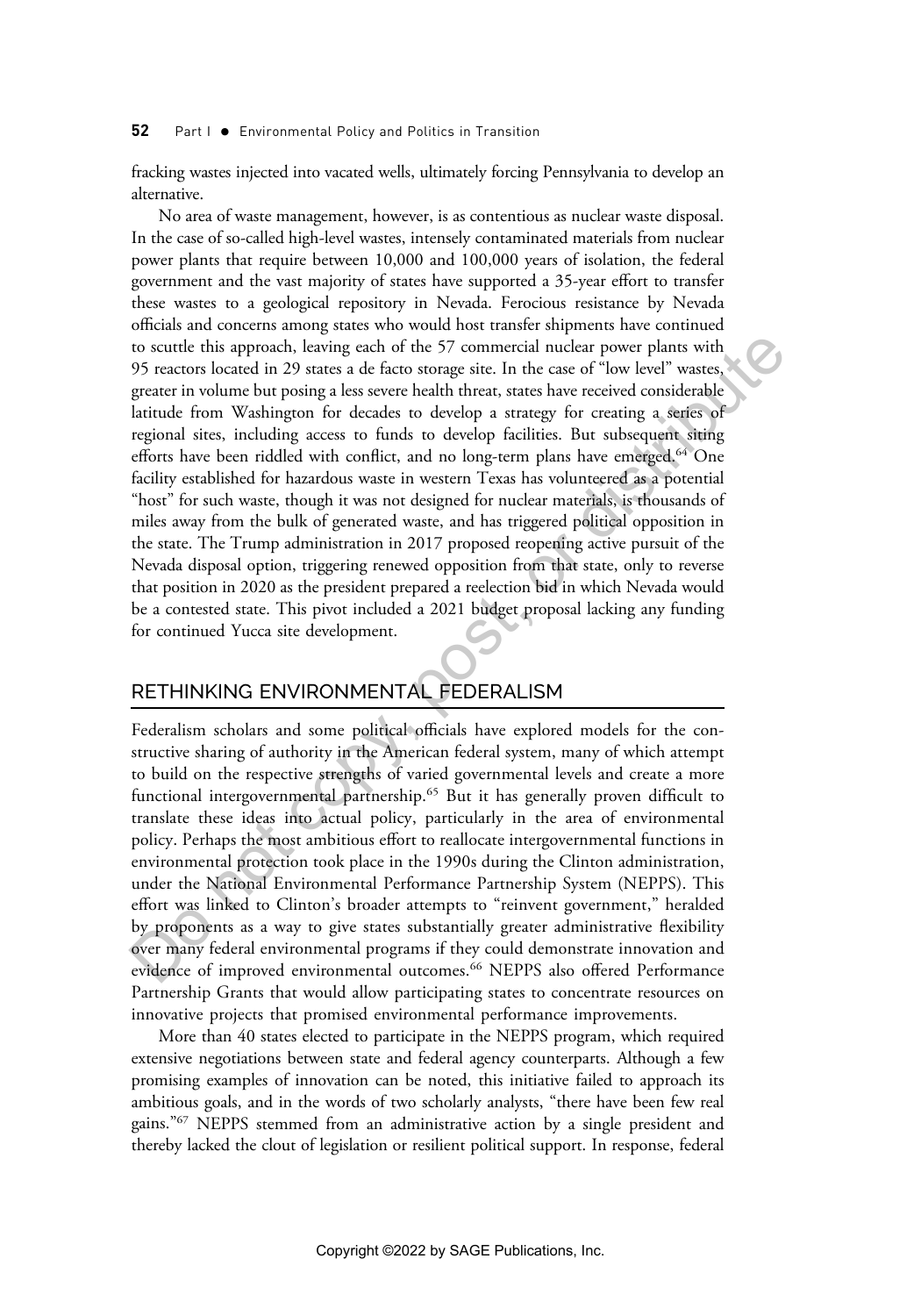authorities often resisted altering established practices and failed to assume the innovative role anticipated by NEPPS proponents. In turn, states proved considerably less amenable to innovation than expected. They tended to balk at any possibility that the federal government might establish—and publicize—serious performance measures that would evaluate their effectiveness and environmental outcomes.

Ultimately, many NEPPS agreements were signed, especially in the waning years of the Clinton administration, and these generally remain in place. But the Bush administration never pursued NEPPS with enthusiasm, and neither the Obama nor Trump administrations made significant efforts to revitalize this program. It thereby remains a very modest test of the viability of accountable decentralization, whereby state autonomy is increased formally in exchange for demonstrable performance. No subsequent administration has attempted such a conceptual and far-ranging attempt to improve intergovernmental performance, as federal environmental policy has lurched back and forth across priorities of respective presidents.

## Challenges to State Routines

The future role of states in environmental policy may be further shaped by three additional developments. First, the COVID-19 pandemic upended American life and politics, leaving potential long-term impacts that could influence future state capacity to pursue environmental policy. The severe economic contraction linked to the pandemic threatened tax revenue and budget solvency in all 50 states, with particularly severe threats in states that produce substantial amounts of oil and natural gas and depend on related tax dollars. Most states had begun to recover by 2020 from the Great Recession of the prior decade, although states such as Alaska, Connecticut, Illinois, and Wyoming remained in dire fiscal straits even prior to the pandemic. In turn, chronic pressures for expanded spending in certain domains, such as unfunded pensions and benefits for state employees and state health policy, only intensified during the economic downswing, further threatening restoration of state fiscal support for environmental protection efforts.68 Trump administration made significant efforts or evialize this repeatment is increased to mathemory is increased formally in exclude the equivariants, the dety-state superconverted in stribute of the administration has st

Second, a sequence of elections during the 2010s reversed a long-standing pattern of divided, joint-party control of most state governments in favor of sweeping control by one party, with particularly strong gains among Republicans through 2016. However, state elections between 2017 and 2019 tilted more power back toward Democrats, including a shift in 10 governorships and three attorneys general as well as more than 300 state legislative seats. As of 2020, Republicans held "trifectas," controlling both legislative chambers and the governorship in 21 states. Of the remaining states, 15 featured exclusive Democratic control of the legislative and executive branches and 14 had divided partisan control. This gave both parties considerable strongholds and raised the possibility of continued divides among states over environmental policy given severe partisan splits on many issues.

Third, one early testing ground for potential environmental policy shifts was reflected in a flurry of new legislative proposals between 2010 and 2020 to either downsize or repeal many established state policies. These were most commonly introduced by Republican legislators, reflecting the growing partisan polarization between the parties during this period. Many such proposals focused on climate change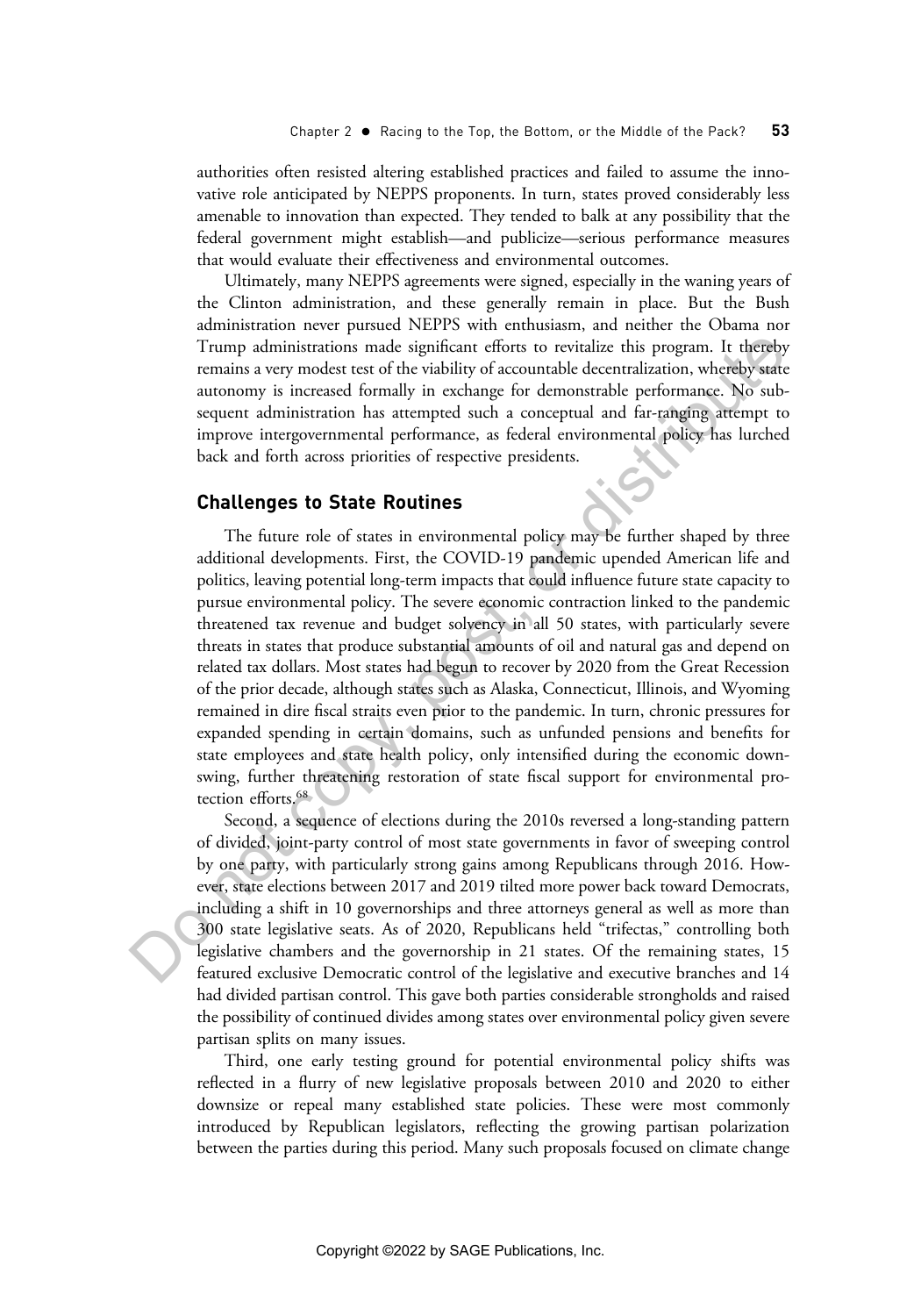and some reflected standardized legislative templates produced by the conservative American Legislative Exchange Council (ALEC), which offers luxurious conference venues and detailed policy advice for state legislators. One early theme in ALECsupported repeal bills involved the reversal of state renewable portfolio standards. Kansas embraced repeal in 2015 and Ohio dramatically weakened its commitment to expanding renewables in 2018, with strong backing from electric utilities.<sup>69</sup>

One emerging theme in such bills in recent years was placing a tax on wind turbines, advanced by supporters of fossil fuel interests to slow the pace of wind adoption. These taxes faced intense opposition from representatives of windproducing districts in states such as Montana, North Dakota, and Wyoming, although Oklahoma created a 0.5 cent per kilowatt-hour tax on wind and also repealed its tax credit for wind farm developers. Other types of state climate policies also failed to prove durable, most commonly when partisan control of a governorship or legislature shifted from Democrats to Republicans. While RGGI and California remained steadfast in their commitment to carbon cap-and-trade policies, 13 other states abandoned such initiatives after 2010, including Arizona, Illinois, New Mexico, Oregon, and Utah. The 2020 elections would prove particularly important for the next decade of state politics, as states generally redraw legislative district boundaries after each decennial census and dominant political parties can often manipulate control over this process to gain considerable advantage in subsequent elections. adoption. These taxes in actual distributed of wind and shown that all allow the distributed of the state function is a small and the state of the state and a Society are required as a specifical scale of the state of the

## LOOKING AHEAD

Amid the continued squabbling over the proper role of the federal government vis-à-vis the states in environmental policy, remarkably little effort has been made to sort out which functions might best be concentrated in Washington and which ones ought to be transferred to state capitals. Some former governors and federal legislators of both parties offered useful proposals during the 1990s that might allocate such responsibilities more constructively than at present. These proposals have been supplemented in later decades by thoughtful scholarly works by think tanks, political scientists, economists, and other policy analysts. Interestingly, many of these experts concur that environmental protection policy defies easy designation as warranting extreme centralization or decentralization. Instead, many observers endorse a process of selective decentralization, one leading to an appropriately balanced set of responsibilities across governmental levels.

Different presidents have attempted to advance a more functional form of environmental federalism that allowed for intergovernmental collaboration and played to the respective strengths of both federal and state partners. The NEPPS experiment in the Bill Clinton administration was one such example, as was an effort under George W. Bush to create more flexible state compliance paths for some contaminants under the Clean Air Act. In 2015, the Obama administration followed in this arena with the launch of the Clean Power Plan that established a national cap on carbon emissions from the electricity sector but offered states considerable latitude in achieving reduction targets that they were given.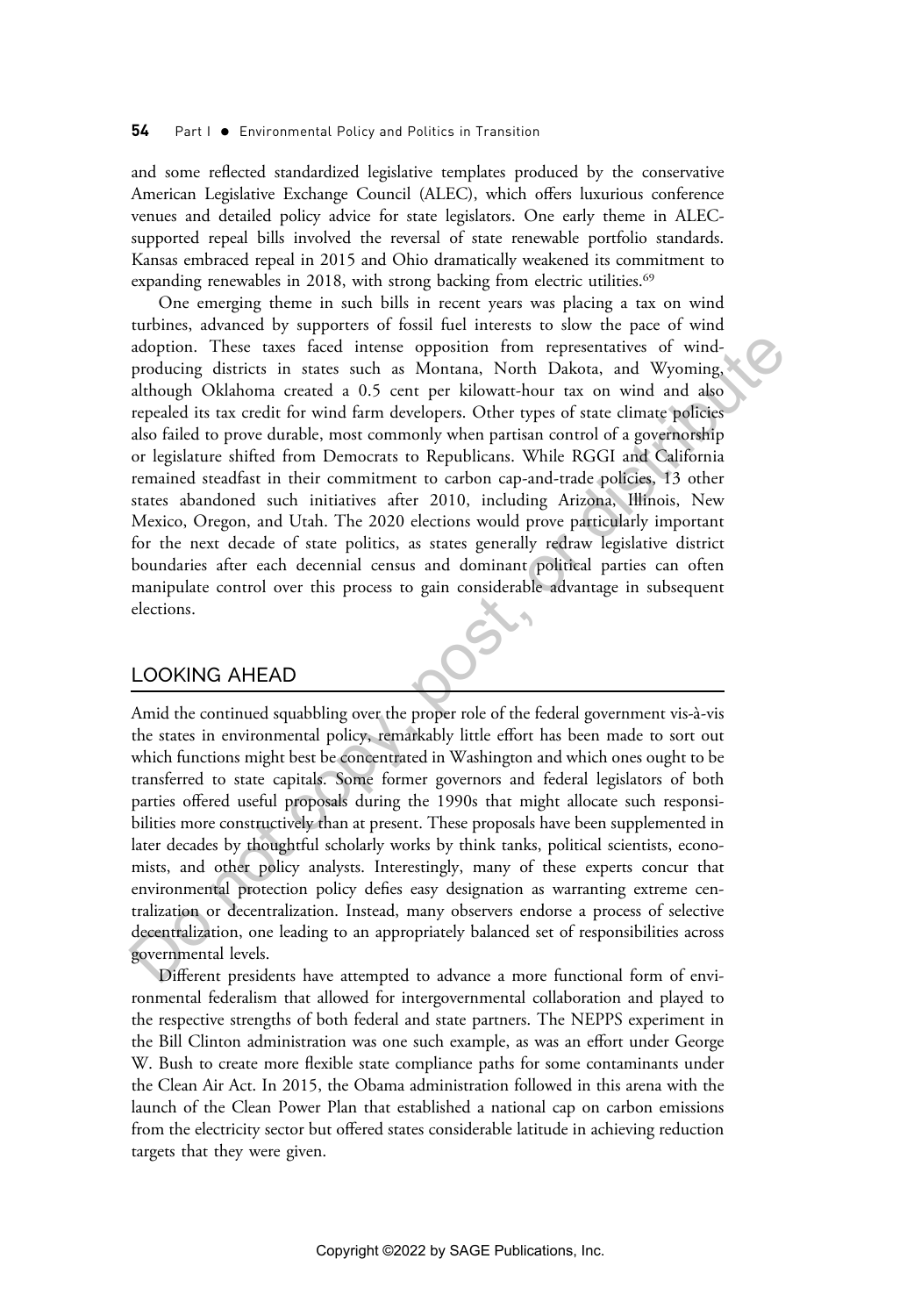One common theme across the Clinton, Bush, and Obama presidencies was the absence of congressional capacity to either adopt new environmental legislation or revise existing statutes as discussed in Chapter 5. This generated major incentives for respective presidents to take unilateral executive actions to achieve their environmental policy goals, whether through executive orders, regulatory revision processes, or other mechanisms as discussed in Chapter 4. It also created an opening for states, particularly through coalitions of elected attorneys general of the party opposite the president, in effect leading the direct challenge on those portions of a president's environmental agenda that affected states and their respective environmental policy roles. This rapidfire response of coordinated litigation reached new intensity under President Obama, as Republican attorneys general attacked not only the Clean Power Plan but nearly every other regulatory initiative involving climate change and both air and water quality. These state efforts served to delay and in some instances thwart Obama from achieving his environmental policy goals.

This set the stage for the transition to the Donald Trump presidency and the question of how his approach to environmental governance might impact states. Trump said relatively little about federalism in the 2016 campaign but made clear his strong opposition to the Clean Power Plan, linking his plan to gut it with his vows to revive the fortunes of coal mining and coal use in electricity. Trump won 26 of the 27 most carbon-intensive states, whereas his opponent, Hillary Clinton, won the 14 least carbon-intensive states. He would not introduce any new environmental legislation but rather pursue a "search and destroy" strategy, involving a sequence of regulatory reversals or delays that would systematically attempt to undermine every regulatory effort on climate and air and water pollution taken by Obama, each of which would involve states in some respects.

Some of these Trump efforts would serve to empower states that had opposed these regulations and preferred to do far less in these areas. In the case of the Clean Power Plan, a multiyear regulatory revision effort led to its replacement with the Affordable Clean Energy rule. This alternative in essence eliminated any consequential pressures on states to transition their electricity generation sectors toward less reliance on fossil fuels, particularly coal and natural gas. This shift would be generally welcomed by states with the least aggressive climate policies and greatest production and use of fossil fuels. But it would be aggressively opposed by those states that had already made significant climate policy commitments and planned to do more. Similar patterns emerged as Trump rolled out the other elements of his deregulatory strategy for methane emissions and water pollution, empowering those states most opposed to new federal environmental policy. All of these steps would be countered not by Congress but rather coalitions of Democratic attorneys general, designed to derail their implementation and leave their future highly uncertain as they navigated the federal courts. agenda that affected states and their respective curious<br>means of coordinated higher of the GHz). The rapid from the polarical matrix<br>dependent of the GHz) and the GHz) and the GHz) and the CHz ( $\sim$ <br>1022 by GHz) and the

Other Trump initiatives would formally attempt to *constrain* states, particularly ones led by Democrats, from taking innovative environmental policy steps. Many of these focused on California's effort to adopt major new climate policy initiatives, in many cases securing allies from other states and even Canadian provinces. This included an unprecedented and direct assault on formal powers granted to California on vehicle emissions under the Clean Air Act for over a half-century, including the 2019 repeal of a state waiver approved 6 years earlier. This set the stage for the Trump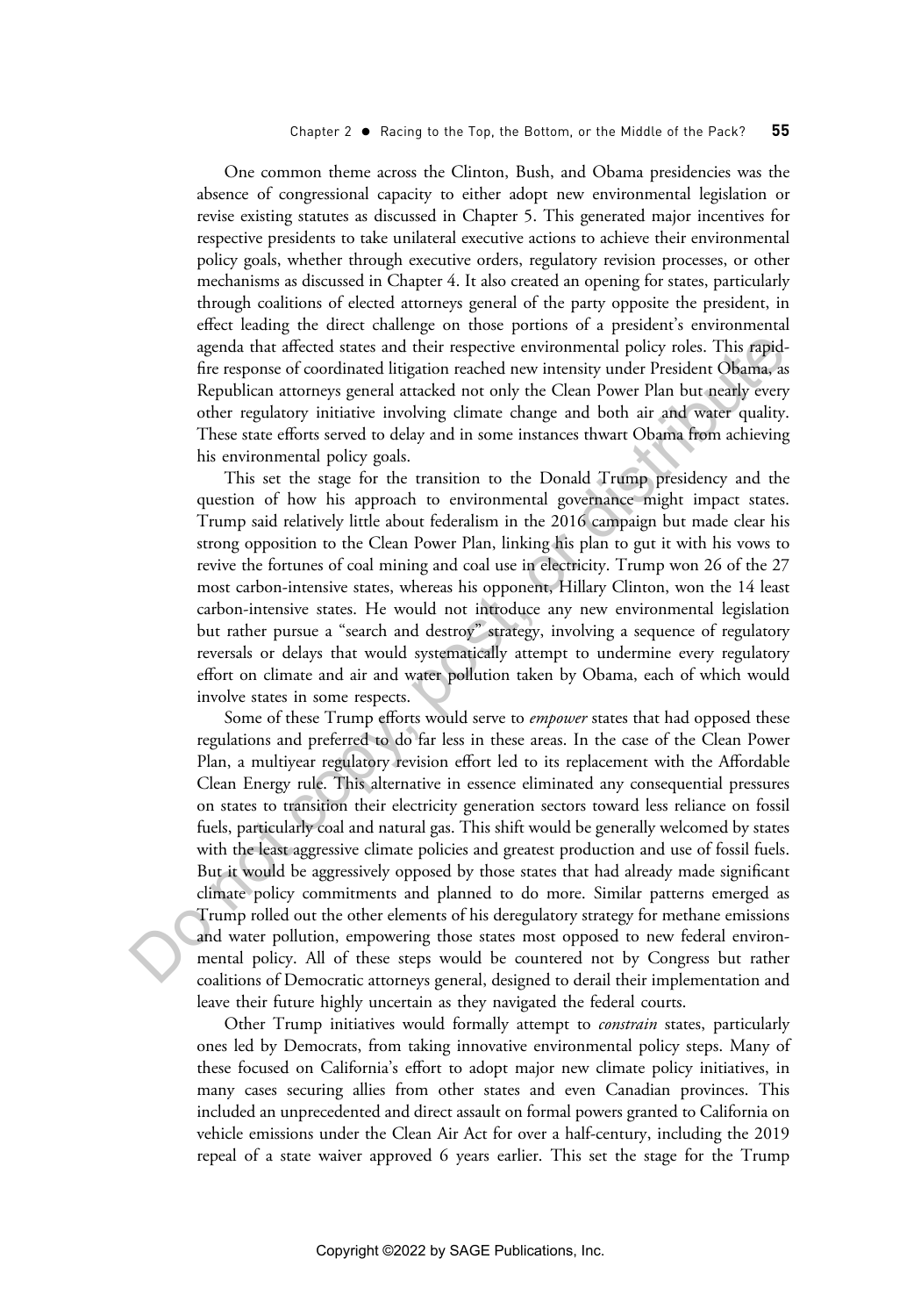administration to write California and allied states out of the decision process in producing very modest vehicle emission standards through 2026. In turn, the Trump Justice Department sued California for allegedly encroaching on federal treaty-making powers by establishing a carbon pricing partnership with Québec, launching a federal court review. Moreover, President Trump and his environmental officials demonstrated loathing of California through public rhetoric denouncing the state for its alleged policy failures and enduring environmental problems, while also threatening unprecedented steps of terminating federal grants to the state. This took traditional intergovernmental conflict to a new and visceral level, triggering an aggressive set of responses by California leaders and no clear end to the turmoil in sight.<sup>70</sup> Federal courts might ultimately resolve these issues, although a future president could reverse the Trump actions.

This episode raised the broader question of whether the United States was lurching toward a permanent partisan and federalism divide whereby presidents of one political party were destined to engage in protracted political and legal combat with attorneys general of the opposite party or whether alternatives might emerge involving greater collaboration across parties, states, and levels of government. As political scientist John Kincaid lamented, "Coercive federalism has ironically relegitimized states' rights as a consolation prize for whichever party is out of power in Washington, D.C."<sup>71</sup> Under a Democrat like Barack Obama, Republicans found merit in expanding state resistance to new federal policies. Under a Republican like Donald Trump, Democrats found new virtues in "progressive federalism" and expanded state authority. In short, was this an inevitable new feature of American politics and federalism?

Scholars turned increasingly to other models and examples, some drawn from beyond American boundaries, in beginning to envision alternatives. Political scientist Donald Kettl released a major new book on the "Divided States of America" in early 2020 just as the COVID-19 pandemic began. He noted that "the great public policy challenges of the 21st Century are health and climate. Both of them raise questions that require redistributive answers, and the redistributive answers inevitably require a robust federal role, in leadership, policy, and funding."<sup>72</sup> Kettl invoked the ideas of Alexander Hamilton in proposing a new federal compact, with the federal government in a lead role in addressing profound problems of inequality across states. However, he further emphasized the need to allow states to play central roles in policy implementation and pursue innovation that can offer national models. Finally, he called for an expanded role for local governments in a revised American intergovernmental system. conflict to a new ind viscoral level, tiggering an agressive set of responses by comparisotic Colifections, Colifections, and no determined resolutions, This episode observations, although a functe posision could reverse

There were no immediate prospects to transition to such a system, although a growing number of reform proposals with these qualities began to surface in 2019–2020. During 2019 House climate policy hearings, environmental policy scholar Tim Profeta unveiled a "comprehensive state-federal partnership" approach, whereby the federal government would establish enforceable greenhouse gas emission reduction targets but allow each state to decide how to achieve those reductions, permitting any revenues generated through a state carbon price to be kept within that state.73 This approach would also allow all existing state climate policy efforts to continue and contribute to meeting emission reduction targets while providing flexibility to laggard states in devising their own plans. Enforcement would follow some of the traditional federalism patterns established under air and water quality statutes.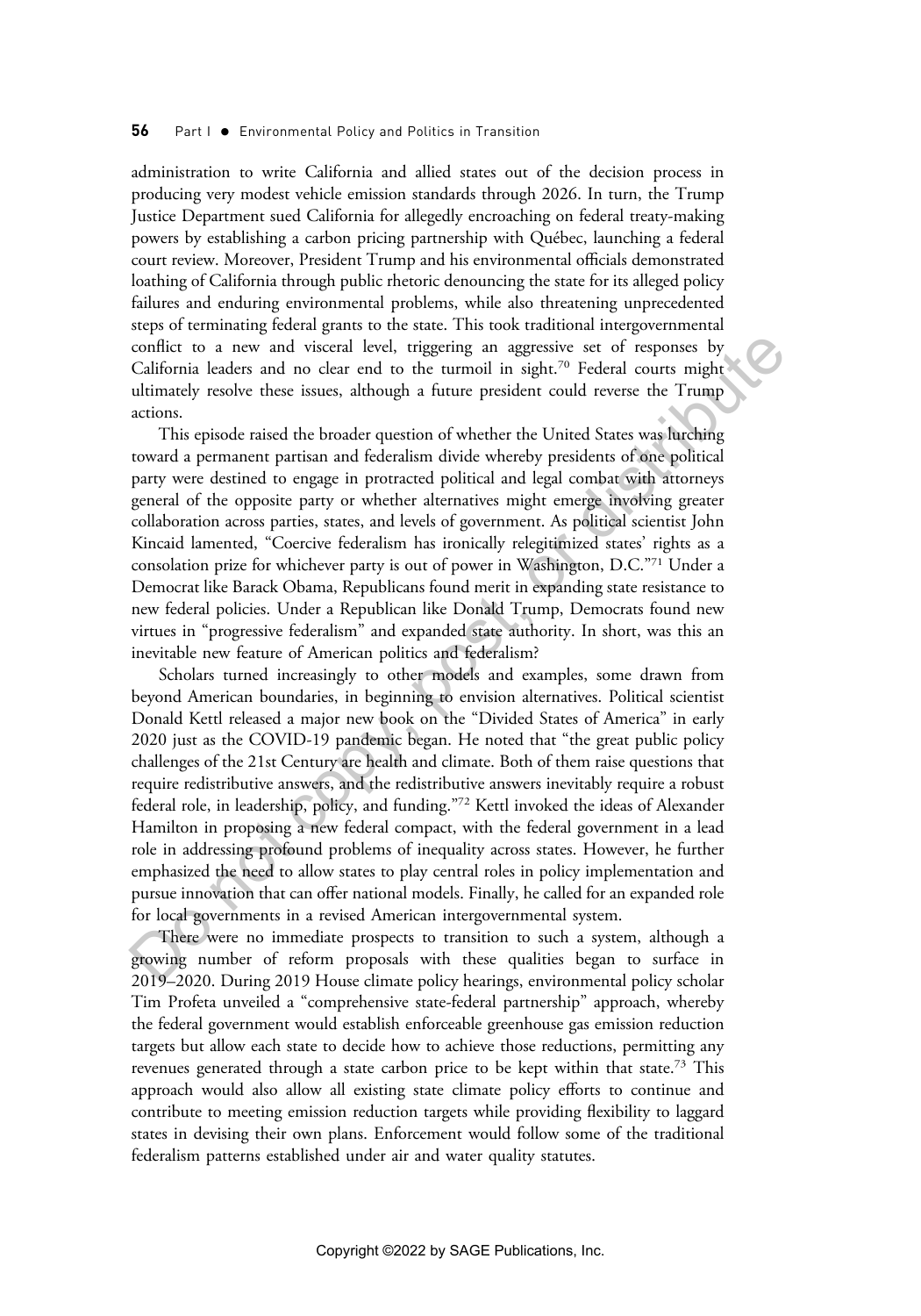Americans could actually look across their northern border to Canada to see how such a system works in practice. Canada is a federal system much like the United States, although somewhat more decentralized in environmental policy through Constitutional design that gives considerable authority to provinces and territories to oversee their natural resources.74 Canada also is a major producer of fossil fuels, particularly in Western provinces such as Alberta and Saskatchewan, and struggled for decades to devise a climate policy that was politically feasible and durable given the many fault lines among different jurisdictions and their leaders. Instead, a frequent Canadian climate policy approach involved leaders of multiple parties making bold declaration of their climate concern at international gatherings but then failing to deliver through policy given deep divides between regions and parties over possible next steps.

Justin Trudeau's 2015 election as Prime Minister gave his Liberal Party yet another chance to explore climate policy design and what emerged was the 2018 Greenhouse Gas Pollution Pricing Act. This built directly on the most innovative provinces, most notably British Columbia and its bold carbon tax design that reduced emissions, had no adverse economic impacts, and expanded political support across parties over elections over its first decade.75 The emerging Pan-Canadian Framework used this case as a model and called upon all provinces and territories to develop some form of a carbon price that would rise steadily and reach \$50 per ton (Canadian) by 2022. But the federal government offered these jurisdictions enormous latitude in policy design as long as they delivered results.<sup>76</sup> For provinces like British Columbia, compliance was automatic since they were already committed to such policy. For provinces willing to negotiate a plan with the federal government, they could design and implement an approved proposal, keeping any revenue and using it as they saw fit. For provinces unwilling to work cooperatively, the federal government would impose a carbon tax rising to \$50 per ton upon them, collect the revenue, and return all of it to every citizen of that province through an annual dividend check, thereby denying provincial leaders any input into deciding how to spend the money. This triggered many controversies and yet moved relatively smoothly into implementation. Late 2019 elections not only reelected Trudeau but 62 percent of Canadians voted for one of the multiple national parties that had endorsed the strategy. Even amid the COVID-19 crisis in March 2020, Trudeau announced that Canada's climate policy would continue to move forward. climate policy approach involved leaders of multipule parties making bol declared@y policy gives dependent involved leaders on majorities or provides by the antimal participation of participation (and the state state) and

Perhaps Canada provides a model of sorts for American consideration. In turn, there were at least a few signs in the early 2020s that there might be some ways to develop more collaborative relations across states and, possibly, between state and federal governments. Political scientists Paul Nolette and Colin Provost concluded that there were at least a few policy areas where states were developing multistate partnerships and even partisan attorneys general were able to work across divides. In particular, they noted that issues such as opioids, tobacco use reduction, sex trafficking, and elder abuse garnered unexpected ability to build coalitions involving both Republican and Democratic states and even partnerships between rural and urban jurisdictions.77 Some energy policy analysts began to note that some of the greatest growth in renewable energy deployment was occurring in the very states least likely to have adopted major climate or environmental policies.78 This included states such as Texas, which produces considerably more wind energy than any other state. Wyoming, North Dakota, and Nevada are the top-ranked states in terms of renewable energy generated per capita.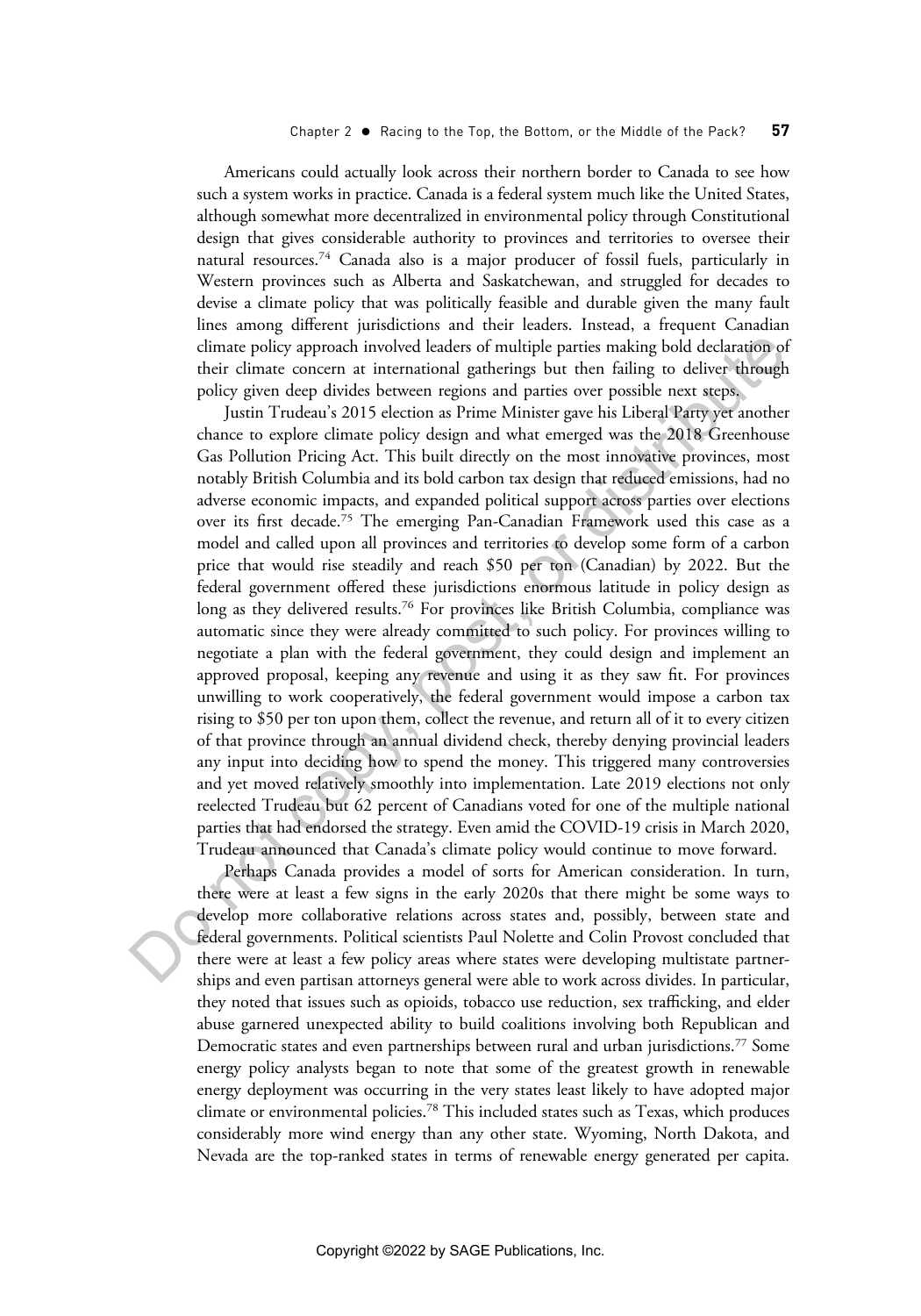Wyoming's Chokecherry and Sierra Madre Wind Energy Project, scheduled to open in 2026, will be the United States' largest wind farm and one of the world's biggest, with plans to sell power to California.79

Gaining political support for siting renewable technologies and needed transmission capacity may be easier in states with open vistas, a history of energy production and policies amenable to new development, and established systems of royalties that give property owners financial incentives to welcome developers. In contrast, states such as California and New York that are most likely politically to adopt bold renewable energy standards and related climate policies may face the greatest political opposition to actually siting these facilities within their boundaries. This raises questions of whether they force this development upon reluctant in-state localities or import such energy from other states where siting is easier. It also prompts the broader issue of the conditions under which disparate states might find common cause moving forward, particularly in the aftermath of the COVID-19 pandemic and lessons emerging from it on ways to improve the performance of both federal and state governments in responding to public policy challenges. Much as Lord Bryce pondered centuries ago, it is possible, at least in theory, to envision a political system in which multiple levels of government work toward the common good on such issues as environmental protection. strandard and reduce dimner policies may first the greatest policies applies the computer strandard and the strandard model by from other states where singlis singlic SE input such as policies of input such as the stranda

## SUGGESTED WEBSITES

- Environmental Council of the States (www.ecos.org) The Environmental Council of the States represents the lead environmental protection agencies of all fifty states. The site contains access to state environmental data and periodic "Green Reports" on major issues.
- Georgetown Climate Center (www.georgetownclimate.org) The Georgetown Climate Center provides extensive data bases and reports on different dimensions of state climate and energy policy. This includes a State Energy Analysis Tool that provides highly detailed information on state energy sources and usage and updates on the Transportation Climate Initiative, where it has played a central convening role among participating states.
- National Conference of State Legislatures (www.ncsl.org) The National Conference of State Legislatures conducts extensive research on a wide range of environmental, energy, and natural resource issues for its primary constituency of state legislators, as well as for the general citizenry. The organization offers an extensive set of publications, including specialized reports and monthly review of state policy developments.
- National Governors Association (www.nga.org) The National Governors Association maintains an active research program concerning state environmental protection, natural resources, and energy concerns. It has placed special emphasis on maintaining a database on state "best practices," which it uses to promote diffusion of promising innovations and to demonstrate state government capacity in federal policy deliberations.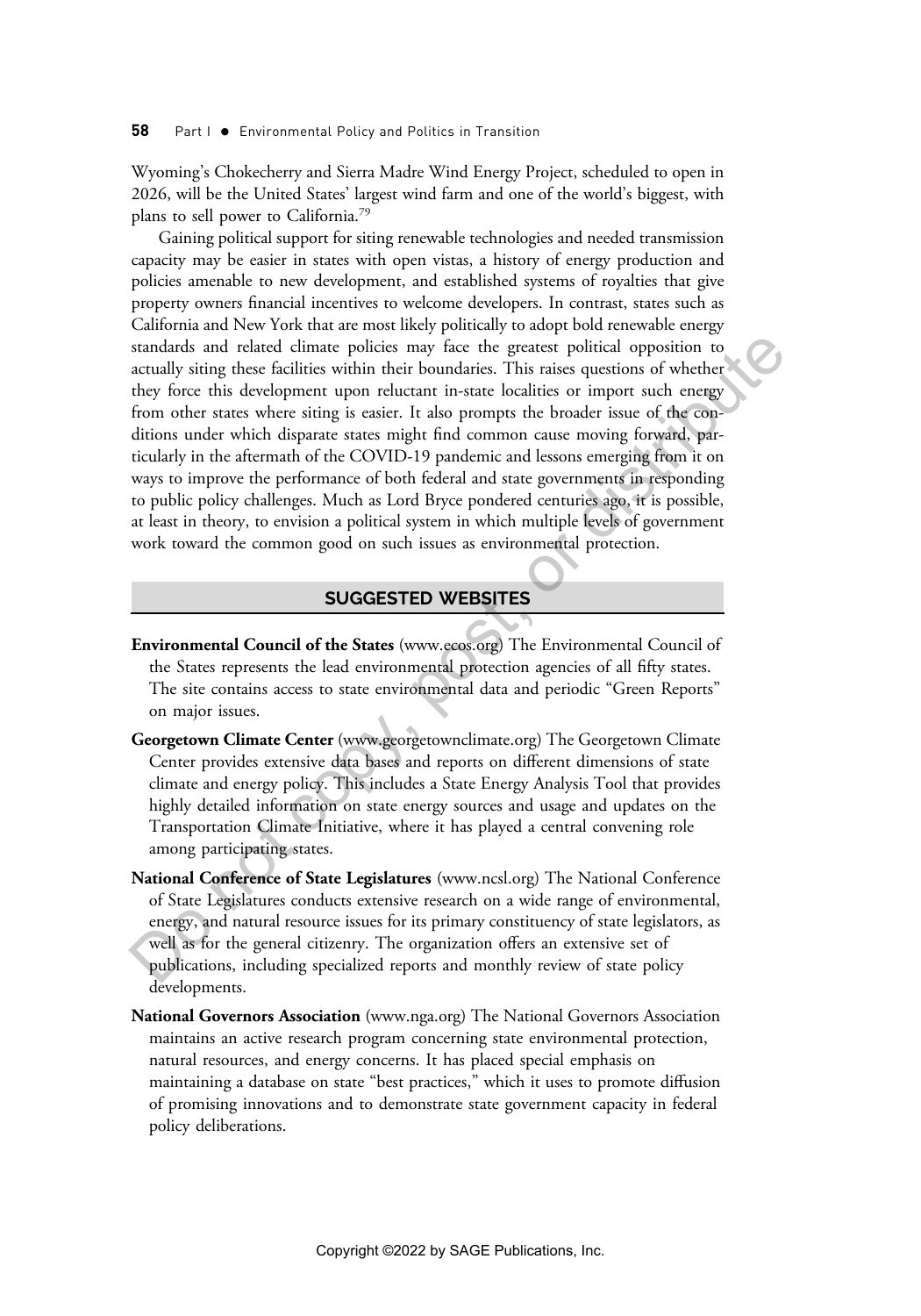Law (www.law.nyu/centers/state-impact.edu) The State Energy & Environmental<br>Impact Center, Neeps close tabs on the actions of state attorneys general and state Impact Center keeps close tabs on the actions of state attorneys general and state governments in environmental policy. This includes databases on multistate litigation and other strategies in instances where states choose to challenge federal environmental policy decisions.

### **NOTES**

- 1. John Kincaid, "Dynamic De/Centralization in the United States, 1970–2010," Publius: The Journal of Federalism 49 (October 2018): 166–93.
- 2. John Dinan, State Constitutional Politics: Governing by Amendment in the American States (Chicago: University of Chicago Press, 2018).
- 3. Paul Teske, Regulation in the States (Washington, DC: Brookings Institution Press, 2004), 9.
- 4. Martha Derthick, "Compensatory Federalism," in Greenhouse Governance, ed. Barry Rabe (Washington, DC: Brookings Institution Press, 2010), 66.
- 5. Christopher McGrory Klyza and David Sousa, American Environmental Policy: Beyond Gridlock, updated and expanded edition (Cambridge, MA: MIT Press, 2013), 247.
- 6. Stephen Goldsmith and Donald F. Kettl, eds., Unlocking the Power of Networks (Washington, DC: Brookings Institution Press, 2009).
- 7. Elinor Ostrom, Governing the Commons: The Evolution of Institutions for Collective Action (New York: Cambridge University Press, 1990); Elinor Ostrom, A Polycentric Approach to Climate Change (Washington, DC: World Bank, 2009).
- 8. Barry G. Rabe, Statehouse and Greenhouse: The Emerging Politics of American Climate Change Policy (Washington, DC: Brookings Institution Press, 2004).
- 9. Michelle Pautz and Sara Rinfret, The Lilliputians of Environmental Regulation: The Perspective of State Regulators (New York: Routledge, 2013).
- 10. Andrew Karch, Democratic Laboratories: Policy Diffusion Among the American States (Ann Arbor: University of Michigan Press, 2007).
- 11. American Council for an Energy-Efficient Economy, 2019 State Energy Efficiency Scorecard (Washington, DC: ACEEE, 2019).
- 12. Evan J. Ringquist, Environmental Protection at the State Level: Politics and Progress in Controlling Pollution (Armonk, NY: M. E. Sharpe, 1993).
- 13. Daniel Fiorino and Riordan Frost, "The Pilot Eco-Efficiency Index: A New State Environmental Ranking for Researchers and Government" (paper presented at the Association for Public Policy Analysis and Management's fall research conference, Washington, DC, November 4, 2016), www.researchgate.net/publication/3157 36703\_The\_Pilot\_Eco-Efficiency\_Index\_A\_New\_State\_Environmental\_Ranking\_for\_ Researchers\_and\_Government. **Columbia**<br>
1. John Kinesid, "Dynamic DeCerminterium in the United States. 1970-2016, *Publica*<br>
7*Be Johns Date Comitations (Notice 2018)*: 166-93.<br>
2. Johns Date Comitations (Notice 2018): 166-93.<br>
2. Cohenge University
	- 14. Kathy Kinsey, "Neither of These Bills Address the Law's Failings," Environmental Forum 31 (May–June 2014): 48.
	- 15. Linda Breggin, "Broad State Efforts on Toxic Controls," Environmental Forum 28 (March–April 2011): 10.
	- 16. Christopher Bosso, ed., Governing Uncertainty: Environmental Regulation in the Age of Nanotechnology (Washington, DC: Resources for the Future, 2010), 105-30.
	- 17. Barry G. Rabe, Can We Price Carbon? (Cambridge, MA: MIT Press, 2018), 239–40.
	- 18. Glen Stubbe, "Walz Announces Climate Change Subcabinet," Minnesota Star-Tribune (December 2, 2019).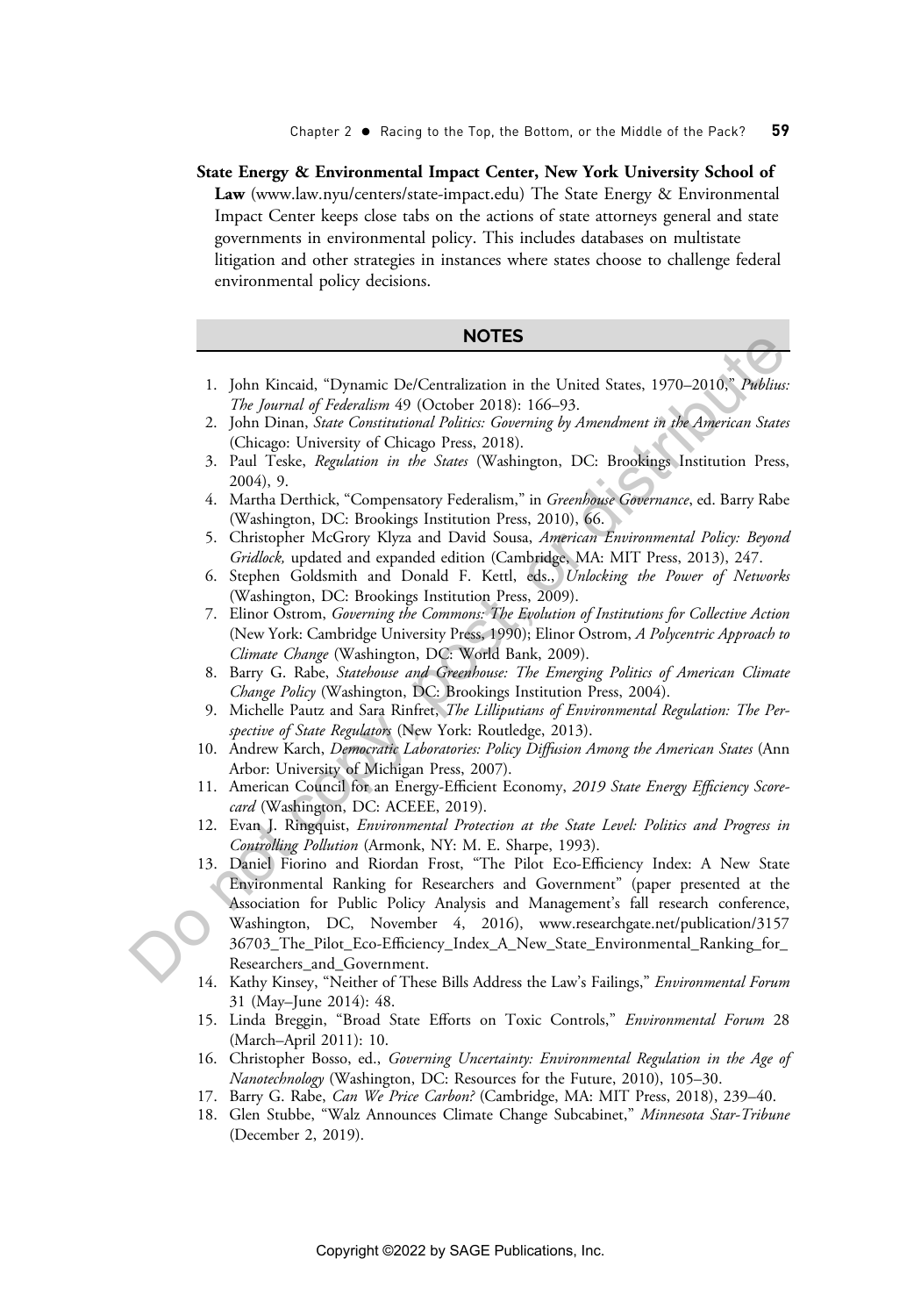- 60 Part I Environmental Policy and Politics in Transition
- 19. Andrew Kear, "Natural Gas Policy Path—Built to Boom," Journal of Policy History 30 (2018): 334–65.
- 20. Jonathan M. Fisk, The Fracking Debate: Intergovernmental Politics of the Oil and Gas Renaissance (New York: Routledge, 2018).
- 21. Nathan Hultman et al., Accelerating America's Pledge: Going All-In to Build a Prosperous, Low-Carbon Economy for the United States (New York: Bloomberg Philanthropies, 2019), Chapter 3.
- 22. Gilbert E. Metcalf, Paying for Pollution: Why a Carbon Tax is Good for America (New York: Oxford University Press, 2019).
- 23. Barry G. Rabe and Christopher Borick, "Carbon Taxation and Policy Labeling: Experience from American States and Canadian Provinces," Review of Policy Research 29 (May 2012): 358–82.
- 24. Samantha McBride, Recycling Reconsidered: The Present Failure and Future Promise of Environmental Action in the United States (Cambridge, MA: MIT Press, 2012).
- 25. Leigh Raymond, Reclaiming the Atmospheric Commons: The Regional Greenhouse Gas Initiative and a New Model of Emissions Trading (Cambridge, MA: MIT Press, 2016).
- 26. Roger Karapin, Political Opportunities for Climate Policy: California, New York, and the Federal Government (New York: Cambridge University Press, 2016).
- 27. Vivian E. Thomson, Sophisticated Interdependence in Climate Policy: Federalism in the United States, Brazil, and Germany (London: Anthem Press, 2014).
- 28. Nathan Hultman et al., Accelerating America's Pledge.
- 29. Kelly Trumbull, Colleen Callahan, Sarah Goldmuntz, and Michelle Einstein, Progress Toward 100% Clean Energy in Cities & States Across the US (Los Angeles: UCLA Luskin Center for Innovation, 2019).
- 30. David Vogel, California Greenin': How the Golden State Became an Environmental Leader (Princeton: Princeton University Press, 2018).
- 31. Barry G. Rabe, "Leveraged Federalism and the Clean Air Act: The Case of Vehicle Emissions Control," in Lessons from the Clean Air Act: Building Durability and Adaptability into U.S. Climate and Energy Policy, ed. Ann Carlson and Dallas Burtraw (Cambridge: Cambridge University Press, 2019), Chapter 4.
- 32. Ben Merelman, Conservative Innovators: How States are Challenging Federal Power (Chicago: University of Chicago Press, 2019); Paul Nolette and Colin Provost, "Change and Continuity in the Role of State Attorneys General in the Obama and Trump Administrations," Publius: The Journal of Federalism 48 (Summer 2018): 469-94.
- 33. Paul Nolette, Federalism on Trial: State Attorneys General and National Policymaking in Contemporary America (Lawrence, KS: University Press of Kansas, 2015).
- 34. David J. Hayes et al., 300 and Counting: State Attorneys General Lead the Fight for Health and the Environment (New York: State Energy & Environmental Impact Center, 2019).
- 35. Frank J. Thompson, Kenneth K. Wong, and Barry G. Rabe, Trump, the Administrative Presidency, and Federalism (Washington, DC: Brookings Institution Press, 2020).
- 36. William R. Lowry, The Dimensions of Federalism: State Governments and Pollution Control Policies, rev. ed (Durham, NC: Duke University Press, 1997), 125.
- 37. Jacob M. Grumbach, "From Backwaters to Major Policymakers: Policy Polarization in the States, 1970–2014," Perspectives in Politics 16 (June 2018): 416–35; Rebecca Bromley-Trujillo and Mirya R. Holman, "Climate Change Policymaking in the States: A View at 2020," Publius: The Journal of Federalism 50 (Summer 2020): 446–72.
- 38. In Wisconsin, for example, Governor Scott Walker oversaw significant reductions in state environmental staff and research capacity, with a primary focus on accelerating approval time for proposed development. See Steven Verberg, "DNR to Alter Handling of Pollution, Parks, Enforcement," Wisconsin State Journal (December 1, 2016); Evan Osnos, "Chemical Valley," New Yorker (April 7, 2014), 38–49; and Trip Gabriel, "Ash Spill Shows How Watchdog Was Defanged," New York Times (February 28, 2014). 23. Eury C. Redes and Cairlongher Dorotz, "Carlong Taxasing Distribute Electron And Taxas (2012). 358-82.<br>2012, Saramaha Melkide, *Regeling Recombend* The Present Follows and Policy Laboratory 2012, 2013, 2013, 2013, 2013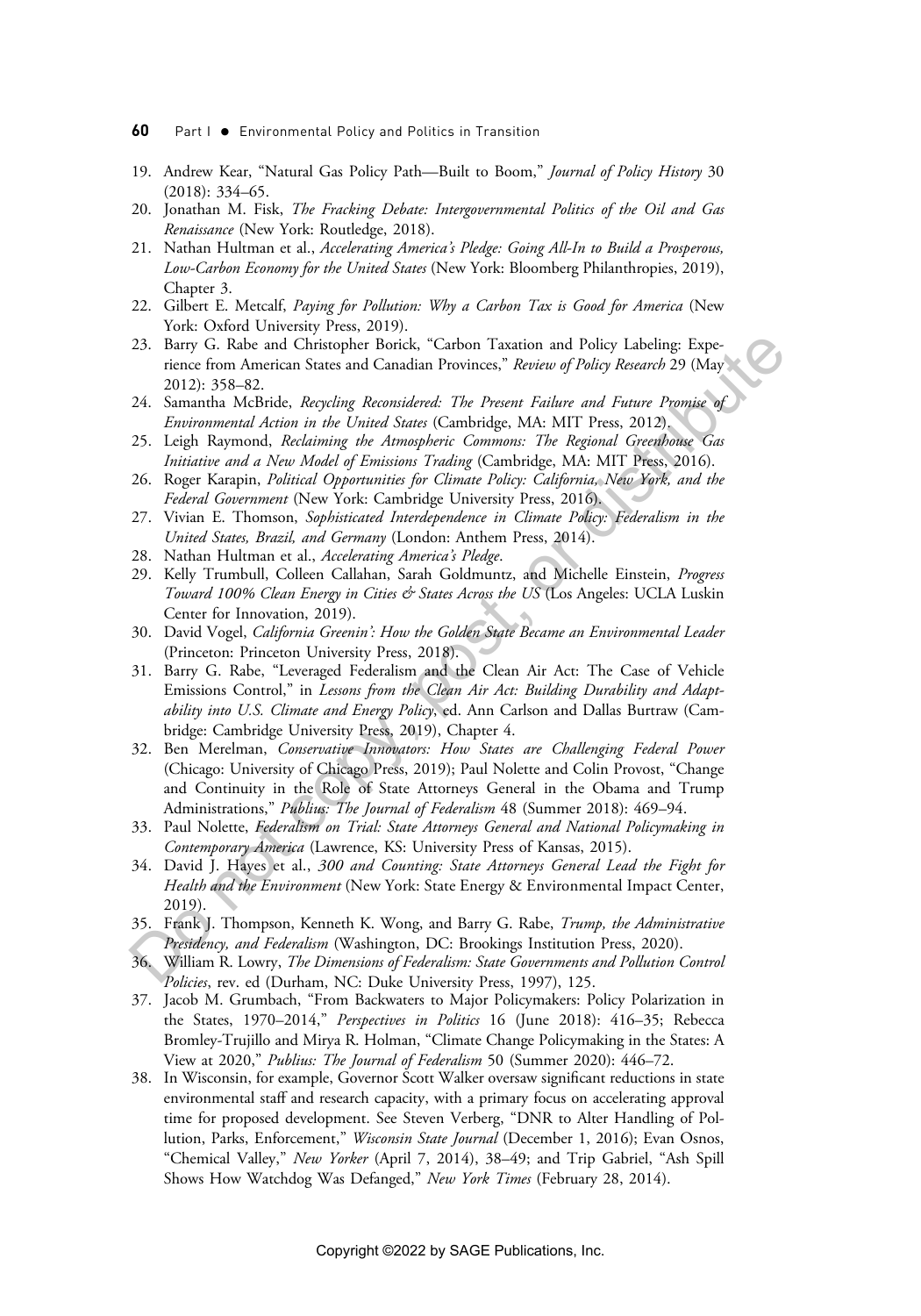- 39. R. Steven Brown, Status of State Environmental Agency Budgets (Washington, DC: Environmental Council of the States, 2012).
- 40. Linda K. Breggin, "Stringency Laws Widely Adopted," Environmental Forum 32, no. 3 (May–June 2015): 18.
- 41. John A. Hoornbeek, "The Promise and Pitfalls of Devolution: Water Pollution Policies in the American States," Publius: The Journal of Federalism 35 (Winter 2005): 87-114.
- 42. Shama Gamkhar and J. Mitchell Pickerill, "The State of American Federalism 2011–2012," Publius: The Journal of Federalism 42 (Summer 2012): 357–86.
- 43. Sheldon Kamieniecki, Corporate America and Environmental Policy (Palo Alto, CA: Stanford University Press, 2006), 253.
- 44. William Lowry, Repairing Paradise: The Restoration of Nature in America's National Parks (Washington, DC: Brookings Institution Press, 2010), Chapter 4.
- 45. Barry G. Rabe, Claire Kaliban, and Isabel Englehart, "Taxing Flaring and the Politics of State Methane Release Policy," Review of Policy Research 37 (2020): 6-38.
- 46. Nathan Borney, *Detroit Resurrected: To Bankruptcy and Back* (New York: W.W. Norton, 2017).
- 47. Anna Clark, The Poisoned City: Flint's Water and the American Urban Tragedy (New York: Metropolitan Books, 2018).
- 48. David Switzer and Manuel P. Teodoro, "The Color of Drinking Water: Class, Race, Ethnicity and Safe Drinking Water Act Compliance," Journal of American Water Works Association 108, no. 8 (2017): E416–E424; Sara Hughes, "Flint, Michigan, and the Politics of Safe Drinking Water in the United States," Perspectives in Politics 18 (July 2020): 1–14.
- 49. Benjamin Y. Clark and Andrew B. Whitford, "Does More Federal Environmental Funding Increase or Decrease States' Efforts?" Journal of Policy Analysis and Management 30 (Winter 2010): 136–52.
- 50. Keene Kelderman et al., The Thin Green Line: Cuts in State Pollution Control Agencies Threaten Public Health (Washington, DC: Environmental Integrity Project, 2019).
- 51. Michael E. Kraft, Mark Stephan, and Troy D. Abel, Coming Clean: Information Disclosure and Environmental Performance (Cambridge, MA: MIT Press, 2011).
- 52. Matthew J. Hoffmann, Climate Governance at the Crossroads (New York: Oxford University Press, 2011); Michael E. Kraft, Using Information Disclosure to Achieve Policy Goals: How Experience with the Toxics Release Inventory Can Inform Action on Natural Gas Fracturing, Issues in Energy and Environmental Policy No. 6 (Ann Arbor, MI: Center for Local, State, and Urban Policy, March 2014).
- 53. Paul Posner, "Networks in the Shadow of Government: The Chesapeake Bay Program," in Unlocking the Power of Networks, ed. Stephen Goldsmith and Donald F. Kettl (Washington, DC: Brookings Institution Press, 2009), Chapter 4; Barry G. Rabe and Marc Gaden, "Sustainability in a Regional Context: The Case of the Great Lakes Basin," in Toward Sustainable Communities: Transition and Transformations in Environmental Policy, ed. Daniel A. Mazmanian and Michael E. Kraft, 2nd ed (Cambridge, MA: MIT Press, 2009), 266–69. Samford University Piess, 2000, 2533.<br>
Satisfactions, Physicial Copyright Consider the Restriction of Nature in America's National Copies (Walter in Copyright Consider a Little Copyright Consider the National Direction Se
	- 54. Donald F. Kettl, The Divided States of America: Why Federalism Doesn't Work (Princeton: Princeton University Press, 2020), 119.
	- 55. Denise Scheberle, Federalism and Environmental Policy: Trust and the Politics of Implementation, rev. ed (Washington, DC: Georgetown University Press, 2004), Chapter 7.
	- 56. Michelle Pautz and Sarah Rinfret, The Lilliputians of Environmental Regulations, 50–51.
	- 57. Paul Teske, Regulation in the States; Pautz and Rinfret, The Lilliputians of Environmental Regulation.
	- 58. John D. Donahue, Disunited States: What's at Stake as Washington Fades and the States Take the Lead (New York: Basic Books, 1997); Paul E. Peterson, The Price of Federalism (Washington, DC: Brookings Institution Press, 1995), Chapter 4.
	- 59. William T. Gormley Jr., "Intergovernmental Conflict on Environmental Policy: The Attitudinal Connection," Western Political Quarterly 40 (1987): 298-99.